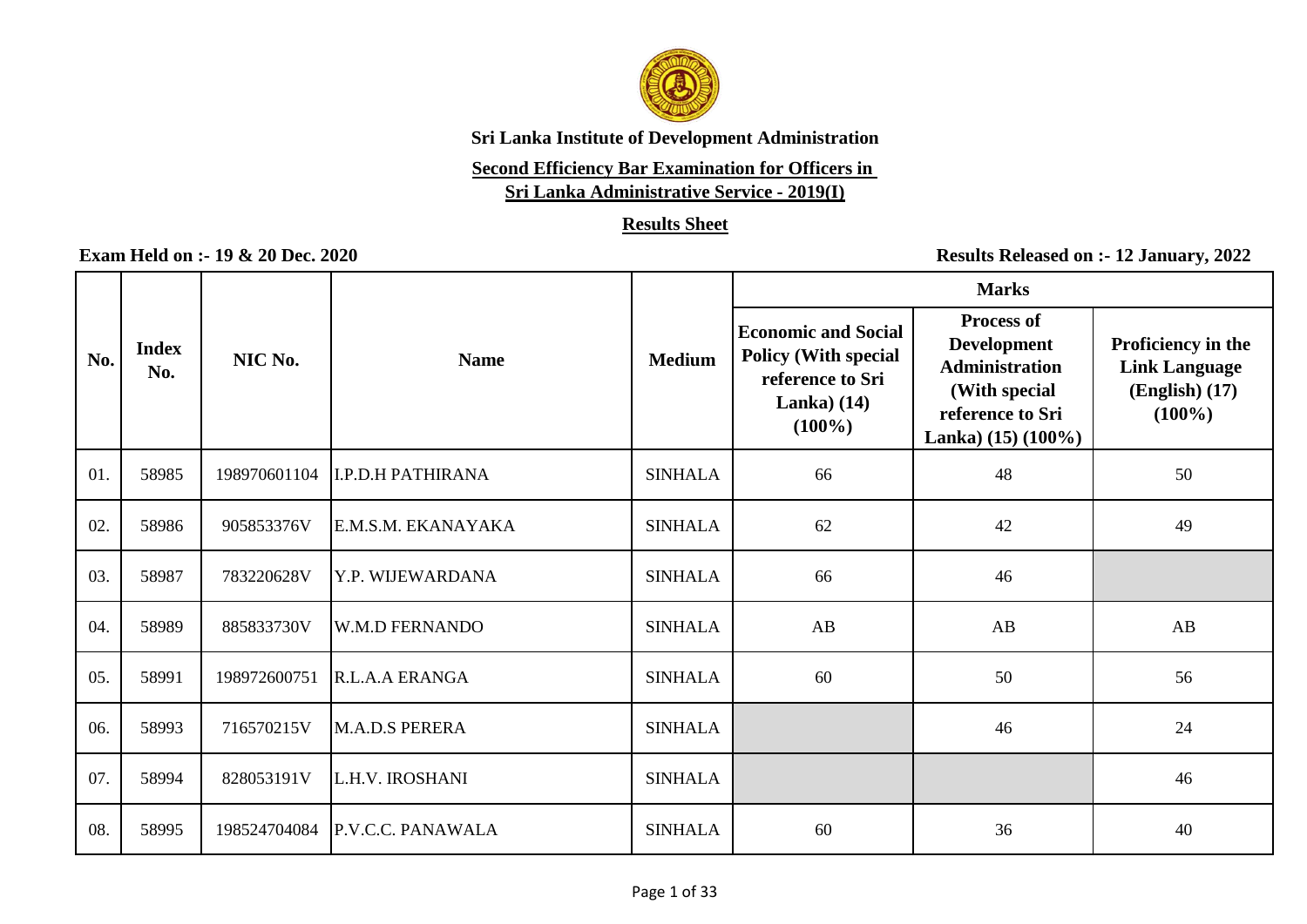

# **Second Efficiency Bar Examination for Officers in**

**Sri Lanka Administrative Service - 2019(I)**

### **Results Sheet**

|     |                     |              |                      |                | <b>Marks</b>                                                                                                |                                                                                                                                  |                                                                               |  |
|-----|---------------------|--------------|----------------------|----------------|-------------------------------------------------------------------------------------------------------------|----------------------------------------------------------------------------------------------------------------------------------|-------------------------------------------------------------------------------|--|
| No. | <b>Index</b><br>No. | NIC No.      | <b>Name</b>          | <b>Medium</b>  | <b>Economic and Social</b><br><b>Policy (With special</b><br>reference to Sri<br>Lanka) $(14)$<br>$(100\%)$ | <b>Process of</b><br><b>Development</b><br><b>Administration</b><br>(With special<br>reference to Sri<br>Lanka) $(15)$ $(100\%)$ | Proficiency in the<br><b>Link Language</b><br>$(English)$ $(17)$<br>$(100\%)$ |  |
| 09. | 58996               | 678622702V   | E.M.C. EKANAYAKE     | <b>SINHALA</b> |                                                                                                             |                                                                                                                                  | 24                                                                            |  |
| 10. | 58997               | 901863512V   | <b>S.M BLOCK</b>     | <b>SINHALA</b> | AB                                                                                                          | AB                                                                                                                               | AB                                                                            |  |
| 11. | 58998               | 198066701401 | R.M.H. RATHNAYAKE    | <b>SINHALA</b> | 68                                                                                                          | 52                                                                                                                               | 50                                                                            |  |
| 12. | 58999               | 842093724V   | R.J.P.K. RATHNAYAKA  | <b>SINHALA</b> | 51                                                                                                          | 36                                                                                                                               |                                                                               |  |
| 13. | 59000               | 895894184V   | V.T. ERANTHIKA       | <b>SINHALA</b> |                                                                                                             | 40                                                                                                                               |                                                                               |  |
| 14. | 59001               | 906572265V   | K.G.D.C DISSANAYAKA  | <b>SINHALA</b> |                                                                                                             |                                                                                                                                  | 50                                                                            |  |
| 15. | 59002               | 813102412V   | W.M.A.N. WEERAKOON   | <b>SINHALA</b> | 56                                                                                                          | 44                                                                                                                               | 57                                                                            |  |
| 16. | 59003               | 198271800319 | <b>B.E.K. COORAY</b> | <b>SINHALA</b> | 71                                                                                                          | 45                                                                                                                               | 50                                                                            |  |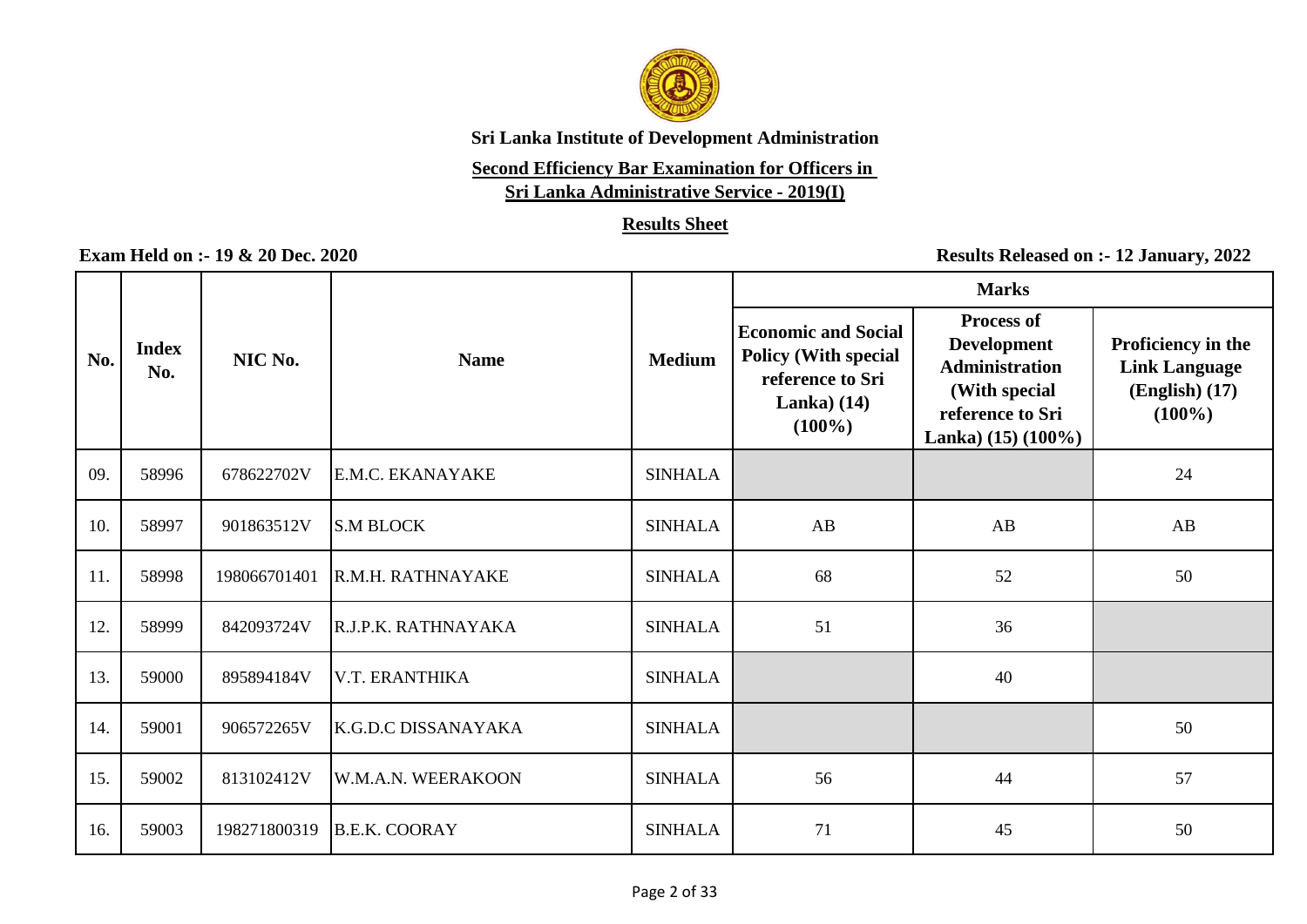

# **Second Efficiency Bar Examination for Officers in**

**Sri Lanka Administrative Service - 2019(I)**

### **Results Sheet**

|     |                     |              |                          |                | <b>Marks</b>                                                                                               |                                                                                                                                  |                                                                             |  |
|-----|---------------------|--------------|--------------------------|----------------|------------------------------------------------------------------------------------------------------------|----------------------------------------------------------------------------------------------------------------------------------|-----------------------------------------------------------------------------|--|
| No. | <b>Index</b><br>No. | NIC No.      | <b>Name</b>              | <b>Medium</b>  | <b>Economic and Social</b><br><b>Policy (With special</b><br>reference to Sri<br>Lanka $(14)$<br>$(100\%)$ | <b>Process of</b><br><b>Development</b><br><b>Administration</b><br>(With special<br>reference to Sri<br>Lanka) $(15)$ $(100\%)$ | Proficiency in the<br><b>Link Language</b><br>$(English)$ (17)<br>$(100\%)$ |  |
| 17. | 59004               | 199259400925 | H.D.A. WIMARSHANI        | <b>SINHALA</b> | 62                                                                                                         | 57                                                                                                                               |                                                                             |  |
| 18. | 59005               | 886053797V   | <b>S. PRATHAPASINGHE</b> | <b>SINHALA</b> |                                                                                                            | 30                                                                                                                               |                                                                             |  |
| 19. | 59006               | 752840989V   | <b>E.G.U RAJAPAKSHA</b>  | <b>SINHALA</b> |                                                                                                            |                                                                                                                                  | 43                                                                          |  |
| 20. | 59007               | 807810561V   | N.G.P.G. SAMARAWICKRAMA  | <b>SINHALA</b> | 48                                                                                                         | 42                                                                                                                               | 47                                                                          |  |
| 21. | 59008               | 776042234V   | <b>N.G.S.N KUMARI</b>    | <b>SINHALA</b> |                                                                                                            |                                                                                                                                  | 49                                                                          |  |
| 22. | 59009               | 768574308V   | N.B.R.V. FERNANDO        | <b>SINHALA</b> | 64                                                                                                         | 60                                                                                                                               | 41                                                                          |  |
| 23. | 59010               | 917823294V   | D.G.P. PREMATHILAKA      | <b>SINHALA</b> | 66                                                                                                         | 48                                                                                                                               | 55                                                                          |  |
| 24. | 59011               | 900611846V   | M.D.L.N. GOONETILEKA     | <b>SINHALA</b> | AB                                                                                                         | AB                                                                                                                               |                                                                             |  |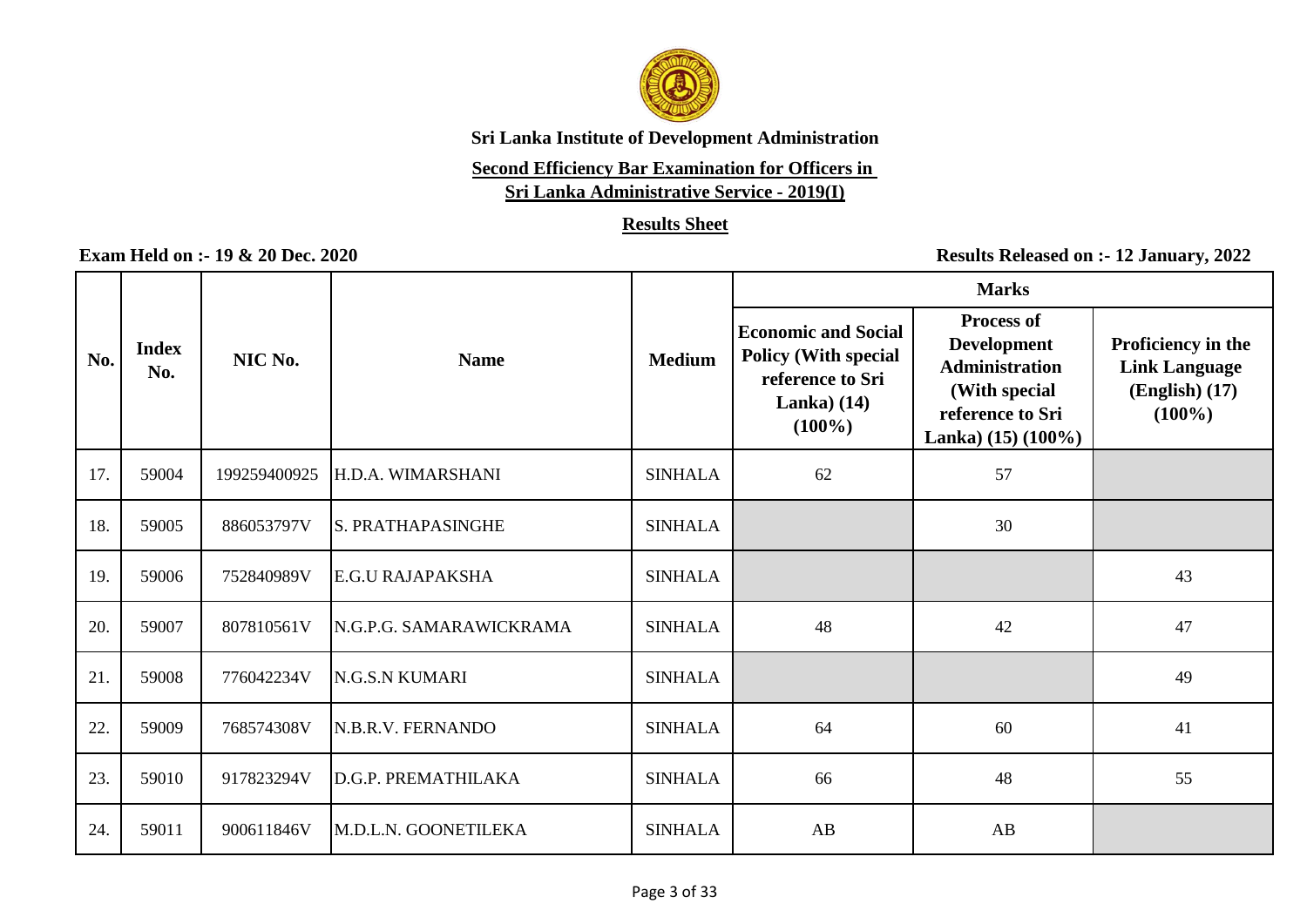

# **Second Efficiency Bar Examination for Officers in**

**Sri Lanka Administrative Service - 2019(I)**

### **Results Sheet**

|     |                     |              |                            |                | <b>Marks</b>                                                                                               |                                                                                                                                  |                                                                               |  |
|-----|---------------------|--------------|----------------------------|----------------|------------------------------------------------------------------------------------------------------------|----------------------------------------------------------------------------------------------------------------------------------|-------------------------------------------------------------------------------|--|
| No. | <b>Index</b><br>No. | NIC No.      | <b>Name</b>                | <b>Medium</b>  | <b>Economic and Social</b><br><b>Policy (With special</b><br>reference to Sri<br>Lanka $(14)$<br>$(100\%)$ | <b>Process of</b><br><b>Development</b><br><b>Administration</b><br>(With special<br>reference to Sri<br>Lanka) $(15)$ $(100\%)$ | Proficiency in the<br><b>Link Language</b><br>$(English)$ $(17)$<br>$(100\%)$ |  |
| 25. | 59012               | 199016201675 | W.K.B.A.S. PARAKKRAMA      | <b>SINHALA</b> | 71                                                                                                         | 41                                                                                                                               | 58                                                                            |  |
| 26. | 59013               | 910533762V   | A.L.N THARANGA             | <b>SINHALA</b> |                                                                                                            |                                                                                                                                  | 53                                                                            |  |
| 27. | 59014               | 896461648V   | N.M.T. JANIKA              | <b>SINHALA</b> |                                                                                                            | 45                                                                                                                               |                                                                               |  |
| 28. | 59015               | 893622420V   | <b>S.G.Y ARAVINDA</b>      | <b>SINHALA</b> |                                                                                                            |                                                                                                                                  | AB                                                                            |  |
| 29. | 59016               | 728130695V   | H.K.G NIROSHANA            | <b>SINHALA</b> |                                                                                                            | 42                                                                                                                               |                                                                               |  |
| 30. | 59017               | 797772437V   | R.P.N.R.K RAJAPAKSHA       | <b>SINHALA</b> | AB                                                                                                         | AB                                                                                                                               |                                                                               |  |
| 31. | 59018               | 902950125V   | <b>E.A.I.K EDIRISINGHE</b> | <b>SINHALA</b> |                                                                                                            | AB                                                                                                                               | AB                                                                            |  |
| 32. | 59019               | 907592146V   | P.A.M.K. KULASOORIYA       | <b>SINHALA</b> | AB                                                                                                         | AB                                                                                                                               | AB                                                                            |  |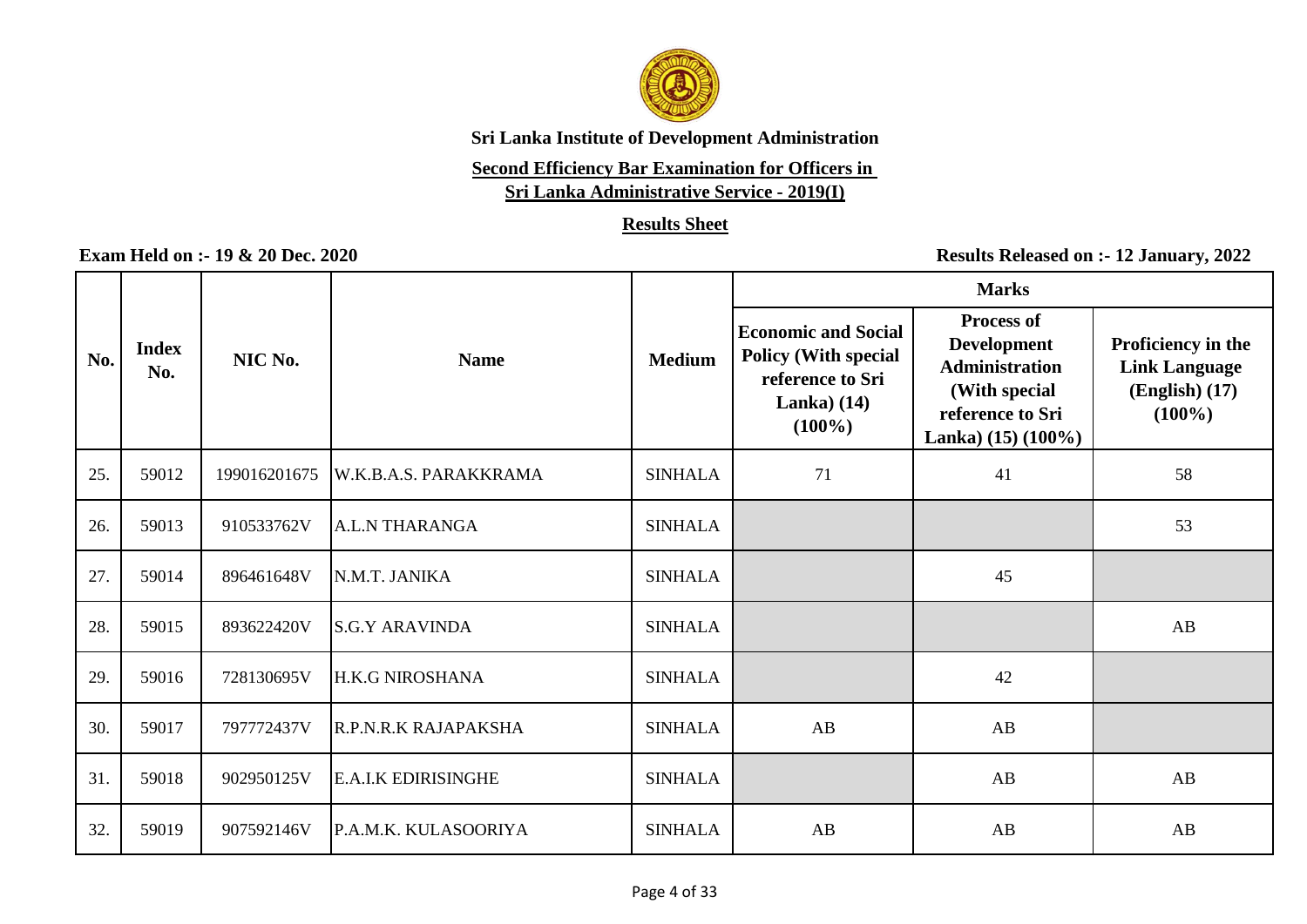

# **Second Efficiency Bar Examination for Officers in**

**Sri Lanka Administrative Service - 2019(I)**

### **Results Sheet**

|     |                     |              |                         |                | <b>Marks</b>                                                                                               |                                                                                                                                  |                                                                             |  |
|-----|---------------------|--------------|-------------------------|----------------|------------------------------------------------------------------------------------------------------------|----------------------------------------------------------------------------------------------------------------------------------|-----------------------------------------------------------------------------|--|
| No. | <b>Index</b><br>No. | NIC No.      | <b>Name</b>             | <b>Medium</b>  | <b>Economic and Social</b><br><b>Policy (With special</b><br>reference to Sri<br>Lanka $(14)$<br>$(100\%)$ | <b>Process of</b><br><b>Development</b><br><b>Administration</b><br>(With special<br>reference to Sri<br>Lanka) $(15)$ $(100\%)$ | Proficiency in the<br><b>Link Language</b><br>$(English)$ (17)<br>$(100\%)$ |  |
| 33. | 59020               | 763642720V   | R.M.W. RAJAPAKSHE       | <b>SINHALA</b> | 66                                                                                                         | 41                                                                                                                               | 56                                                                          |  |
| 34. | 59021               | 890421423V   | <b>S.D SAPUTHANTHRI</b> | <b>SINHALA</b> | AB                                                                                                         | AB                                                                                                                               | AB                                                                          |  |
| 35. | 59022               | 900770120V   | N.C. JAYARATHNA         | <b>SINHALA</b> | 65                                                                                                         | 47                                                                                                                               | 60                                                                          |  |
| 36. | 59023               | 199026902274 | <b>P.K.M.P KUMARA</b>   | <b>SINHALA</b> |                                                                                                            | 31                                                                                                                               |                                                                             |  |
| 37. | 59024               | 758601889V   | D.P.D. SADDHASENA       | <b>SINHALA</b> |                                                                                                            |                                                                                                                                  | 40                                                                          |  |
| 38. | 59025               | 927462109V   | M.H.T.T THUSHARA        | <b>SINHALA</b> |                                                                                                            | 40                                                                                                                               |                                                                             |  |
| 39. | 59026               | 840883949V   | Y.G.R.P PERERA          | <b>SINHALA</b> | 57                                                                                                         | 44                                                                                                                               |                                                                             |  |
| 40. | 59028               | 905812149V   | K.B.J. PERERA           | <b>SINHALA</b> | 71                                                                                                         | 46                                                                                                                               |                                                                             |  |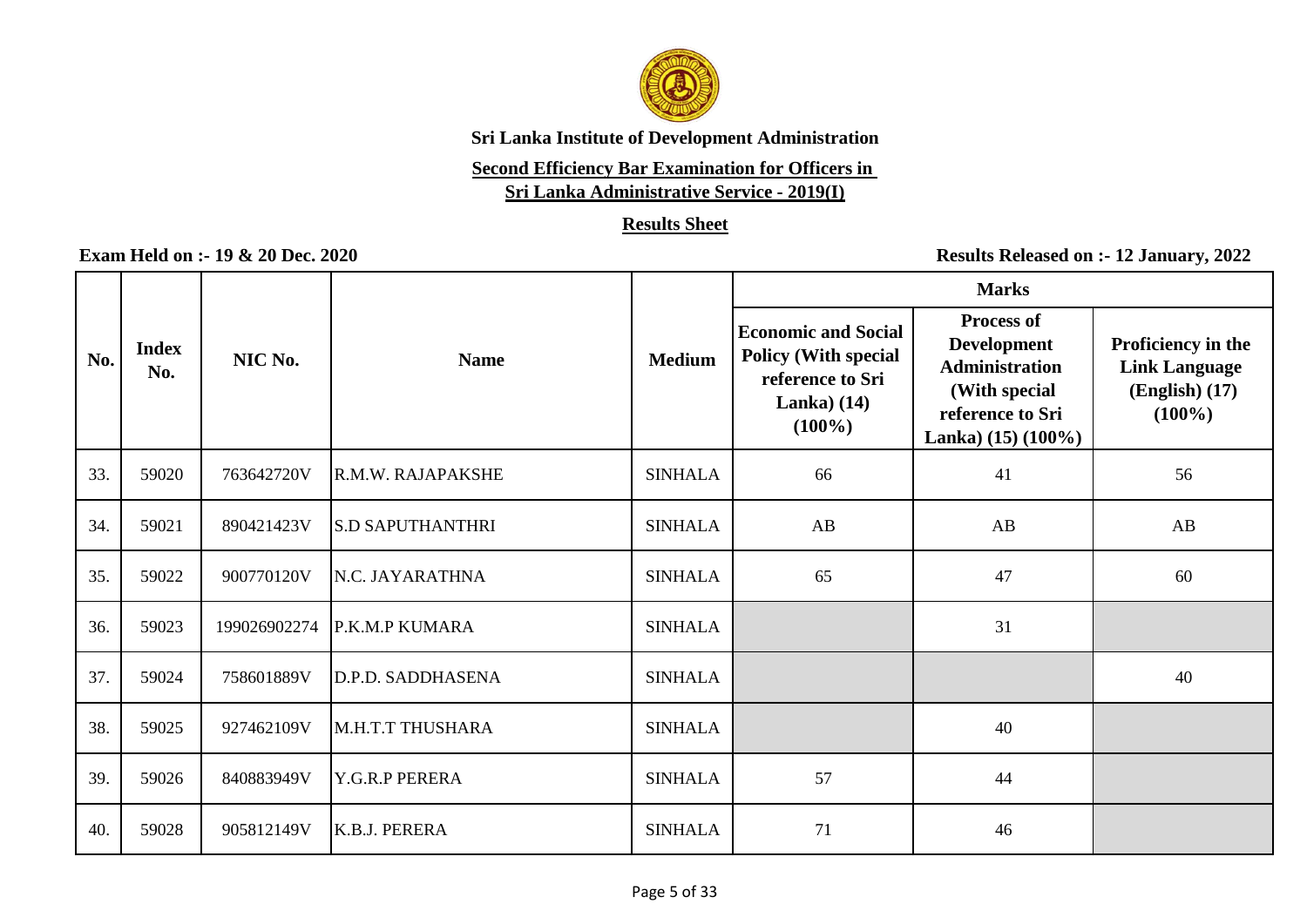

# **Second Efficiency Bar Examination for Officers in**

**Sri Lanka Administrative Service - 2019(I)**

### **Results Sheet**

|     |                     |              |                          |                | <b>Marks</b>                                                                                               |                                                                                                                                  |                                                                             |  |
|-----|---------------------|--------------|--------------------------|----------------|------------------------------------------------------------------------------------------------------------|----------------------------------------------------------------------------------------------------------------------------------|-----------------------------------------------------------------------------|--|
| No. | <b>Index</b><br>No. | NIC No.      | <b>Name</b>              | <b>Medium</b>  | <b>Economic and Social</b><br><b>Policy (With special</b><br>reference to Sri<br>Lanka $(14)$<br>$(100\%)$ | <b>Process of</b><br><b>Development</b><br><b>Administration</b><br>(With special<br>reference to Sri<br>Lanka) $(15)$ $(100\%)$ | Proficiency in the<br><b>Link Language</b><br>$(English)$ (17)<br>$(100\%)$ |  |
| 41. | 59030               | 886090323V   | D.M.U.H.V DISSANAYAKE    | <b>SINHALA</b> | AB                                                                                                         | AB                                                                                                                               | AB                                                                          |  |
| 42  | 59031               | 198386202526 | A.A.S. ADHIKARI MENIKE   | <b>SINHALA</b> | AB                                                                                                         | AB                                                                                                                               | AB                                                                          |  |
| 43. | 59032               | 752471746V   | D.P.D.N.K. GUNASEKARA    | <b>SINHALA</b> | 65                                                                                                         | 42                                                                                                                               | 41                                                                          |  |
| 44. | 59034               | 896770292V   | <b>P.S KUMARAGURU</b>    | <b>SINHALA</b> |                                                                                                            | AB                                                                                                                               |                                                                             |  |
| 45. | 59035               | 925210021V   | <b>J.M.K BALASURIYA</b>  | <b>SINHALA</b> | 86                                                                                                         | 50                                                                                                                               | 59                                                                          |  |
| 46. | 59036               | 895923850V   | <b>S.S.D DISSANAYAKE</b> | <b>SINHALA</b> | 68                                                                                                         | 40                                                                                                                               |                                                                             |  |
| 47. | 59037               | 898623130V   | Y.A.C PUSHPANANDA        | <b>SINHALA</b> | 73                                                                                                         | 42                                                                                                                               | 48                                                                          |  |
| 48. | 59038               | 810851791V   | R.W.P.M. DHARMADAS       | <b>SINHALA</b> | AB                                                                                                         | AB                                                                                                                               | $\mathbf{A}\mathbf{B}$                                                      |  |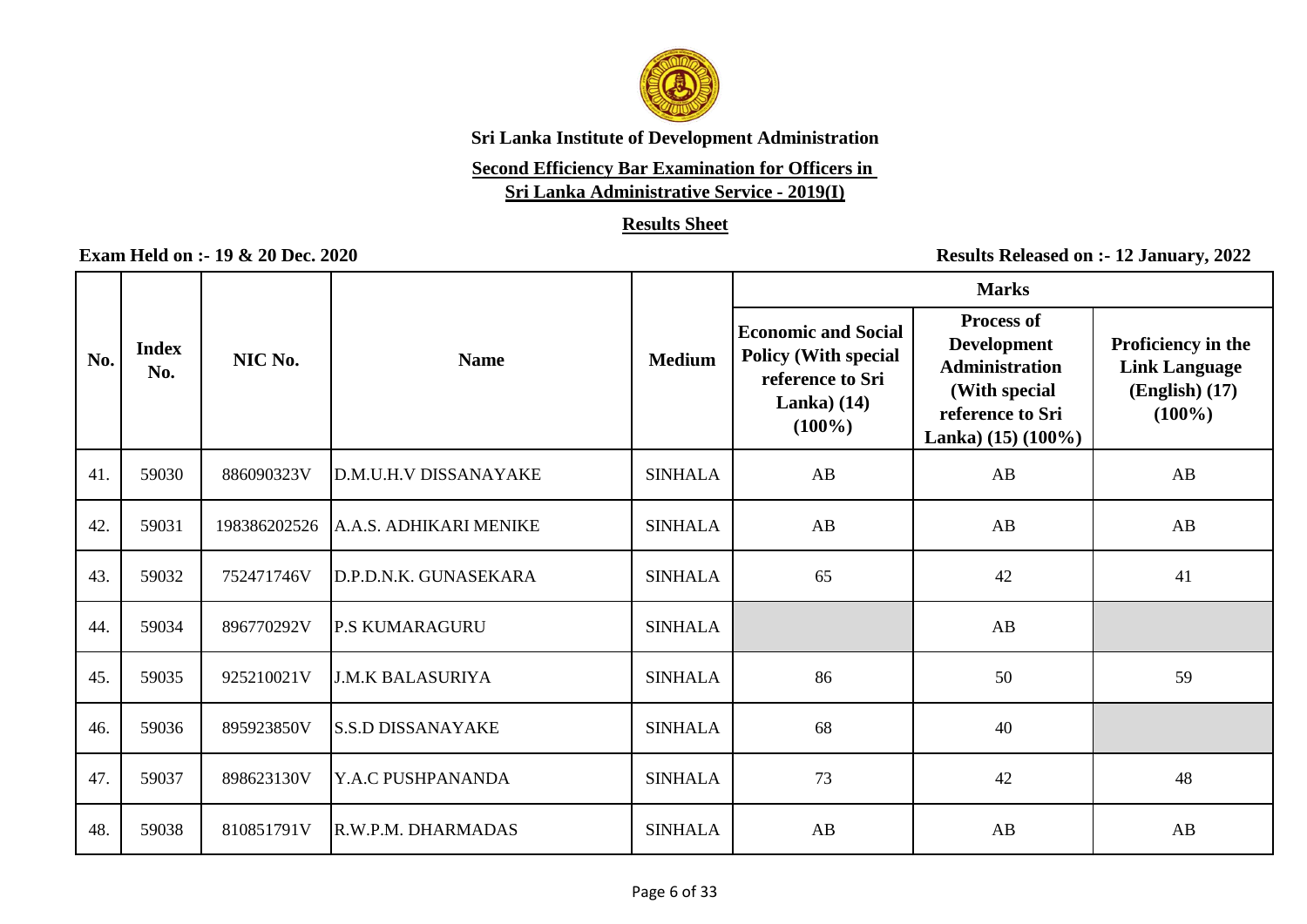

# **Second Efficiency Bar Examination for Officers in**

**Sri Lanka Administrative Service - 2019(I)**

### **Results Sheet**

|     |                     |              |                             |                |                                                                                                            | <b>Marks</b>                                                                                                                     |                                                                               |
|-----|---------------------|--------------|-----------------------------|----------------|------------------------------------------------------------------------------------------------------------|----------------------------------------------------------------------------------------------------------------------------------|-------------------------------------------------------------------------------|
| No. | <b>Index</b><br>No. | NIC No.      | <b>Name</b>                 | <b>Medium</b>  | <b>Economic and Social</b><br><b>Policy (With special</b><br>reference to Sri<br>Lanka $(14)$<br>$(100\%)$ | <b>Process of</b><br><b>Development</b><br><b>Administration</b><br>(With special<br>reference to Sri<br>Lanka) $(15)$ $(100\%)$ | Proficiency in the<br><b>Link Language</b><br>$(English)$ $(17)$<br>$(100\%)$ |
| 49. | 59039               | 776200093V   | W.A.S.C.G JANZA             | <b>SINHALA</b> |                                                                                                            |                                                                                                                                  | 47                                                                            |
| 50. | 59040               | 198957001238 | A.H.C.P ABESEKARA           | <b>SINHALA</b> |                                                                                                            |                                                                                                                                  | 43                                                                            |
| 51. | 59041               | 887801444V   | <b>S.M.N.J.K SAMARAKOON</b> | <b>SINHALA</b> | 62                                                                                                         | 34                                                                                                                               | 59                                                                            |
| 52. | 59042               | 915831109V   | M.B.M ATHUKORALA            | <b>SINHALA</b> |                                                                                                            | 42                                                                                                                               |                                                                               |
| 53. | 59043               | 912651266V   | <b>S.D.I.S SAMARATHUNGA</b> | <b>SINHALA</b> | AB                                                                                                         | AB                                                                                                                               | AB                                                                            |
| 54. | 59044               | 890254187V   | <b>R.M.P.C JAYARATHNE</b>   | <b>SINHALA</b> | 70                                                                                                         | 41                                                                                                                               | AB                                                                            |
| 55. | 59045               | 199050304103 | R.M.E.U.K RATHNAYAKE        | <b>SINHALA</b> | AB                                                                                                         | AB                                                                                                                               | AB                                                                            |
| 56. | 59047               | 868602988V   | B.W.M.N.P.M. WEERASOORIYA   | <b>SINHALA</b> |                                                                                                            | 55                                                                                                                               |                                                                               |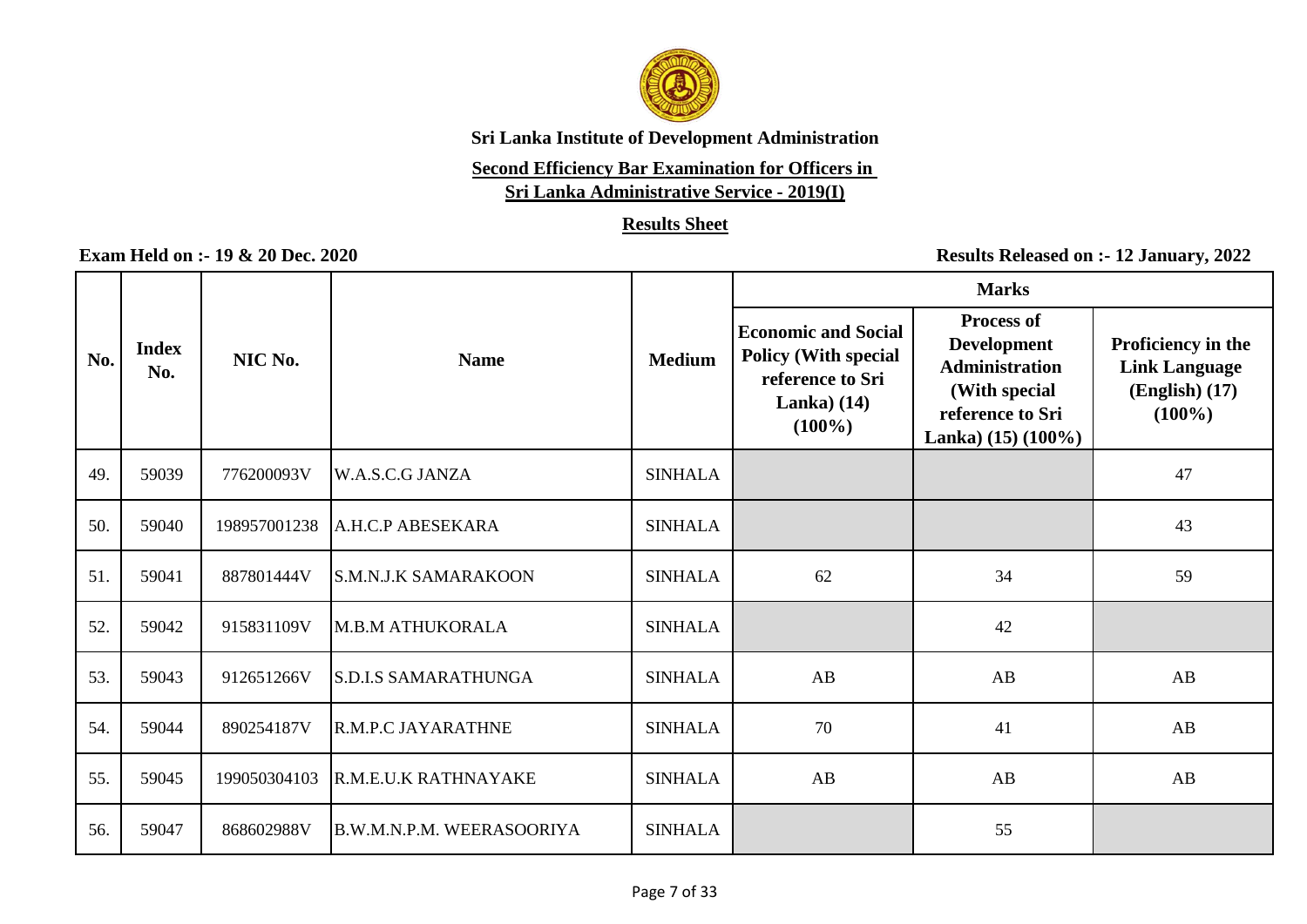

# **Second Efficiency Bar Examination for Officers in**

**Sri Lanka Administrative Service - 2019(I)**

### **Results Sheet**

|     |                     |              |                               |                | <b>Marks</b>                                                                                                |                                                                                                                                  |                                                                               |
|-----|---------------------|--------------|-------------------------------|----------------|-------------------------------------------------------------------------------------------------------------|----------------------------------------------------------------------------------------------------------------------------------|-------------------------------------------------------------------------------|
| No. | <b>Index</b><br>No. | NIC No.      | <b>Name</b>                   | <b>Medium</b>  | <b>Economic and Social</b><br><b>Policy (With special</b><br>reference to Sri<br>Lanka) $(14)$<br>$(100\%)$ | <b>Process of</b><br><b>Development</b><br><b>Administration</b><br>(With special<br>reference to Sri<br>Lanka) $(15)$ $(100\%)$ | Proficiency in the<br><b>Link Language</b><br>$(English)$ $(17)$<br>$(100\%)$ |
| 57. | 59049               | 885630669V   | <b>J.P.M.L. PRIYADARSHANI</b> | <b>SINHALA</b> |                                                                                                             |                                                                                                                                  | 43                                                                            |
| 58. | 59050               | 886041977V   | W.M.C. PRIYADARSHANE          | <b>SINHALA</b> |                                                                                                             |                                                                                                                                  | AB                                                                            |
| 59. | 59052               | 850780420V   | <b>C.G KANNANGARA</b>         | <b>SINHALA</b> | 61                                                                                                          | 75                                                                                                                               |                                                                               |
| 60. | 59053               | 740223054V   | <b>V.A.N. PREMARATHNE</b>     | <b>SINHALA</b> |                                                                                                             |                                                                                                                                  | 48                                                                            |
| 61. | 59054               | 198056100840 | <b>N.G.M. PRIYANGIKA</b>      | <b>SINHALA</b> | AB                                                                                                          | AB                                                                                                                               | AB                                                                            |
| 62. | 59056               | 737992233V   | L.G.M PRIYADARSHANI           | <b>SINHALA</b> |                                                                                                             |                                                                                                                                  | 47                                                                            |
| 63. | 59058               | 716940896V   | <b>G.C.T. WIMALASENA</b>      | <b>SINHALA</b> |                                                                                                             |                                                                                                                                  | AB                                                                            |
| 64. | 59059               | 197675303047 | <b>K.P.N.S WIJETHUNGE</b>     | <b>SINHALA</b> |                                                                                                             |                                                                                                                                  | 46                                                                            |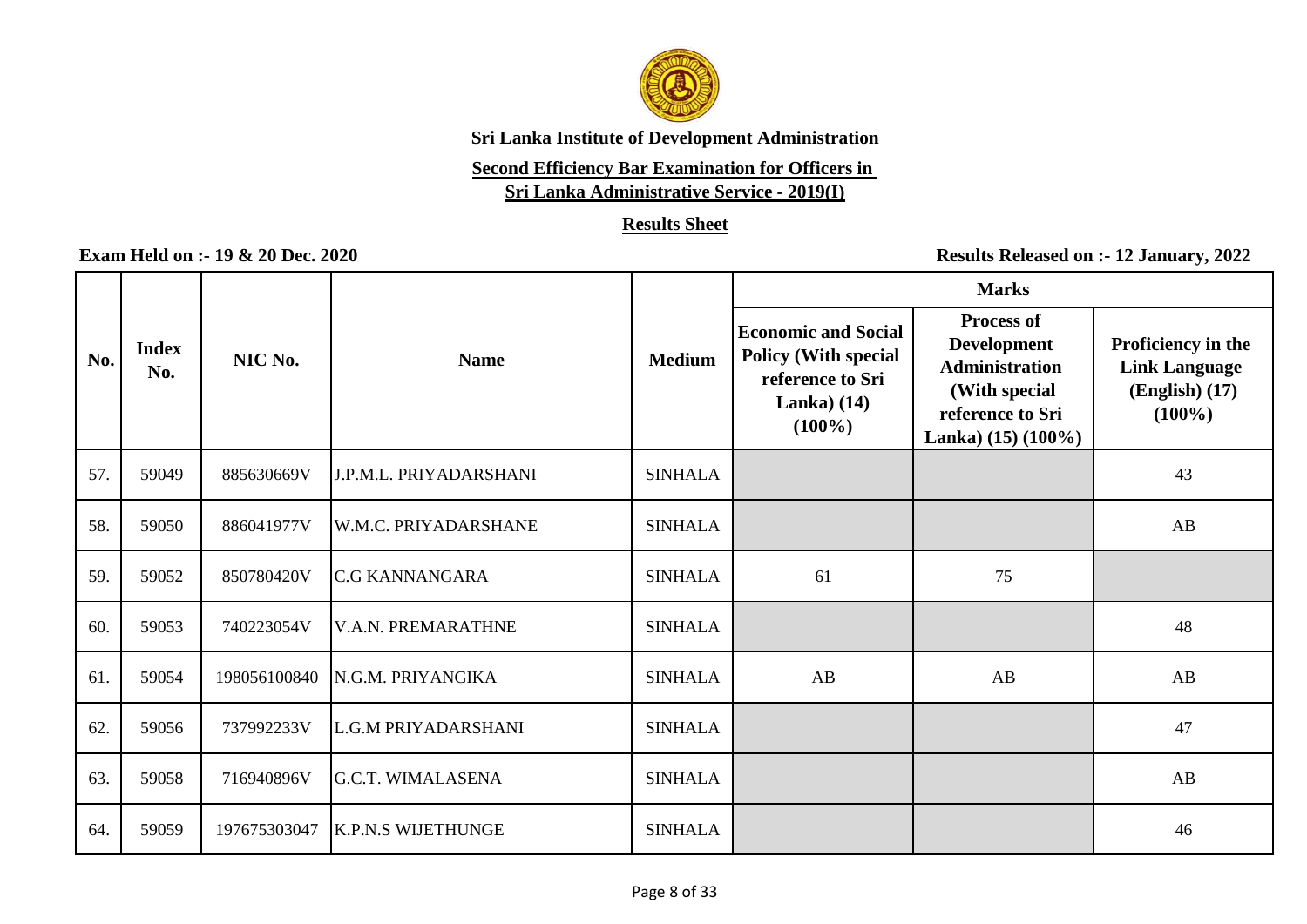

# **Second Efficiency Bar Examination for Officers in**

**Sri Lanka Administrative Service - 2019(I)**

### **Results Sheet**

|     |                     |              |                            |                | <b>Marks</b>                                                                                               |                                                                                                                                  |                                                                             |  |
|-----|---------------------|--------------|----------------------------|----------------|------------------------------------------------------------------------------------------------------------|----------------------------------------------------------------------------------------------------------------------------------|-----------------------------------------------------------------------------|--|
| No. | <b>Index</b><br>No. | NIC No.      | <b>Name</b>                | <b>Medium</b>  | <b>Economic and Social</b><br><b>Policy (With special</b><br>reference to Sri<br>Lanka $(14)$<br>$(100\%)$ | <b>Process of</b><br><b>Development</b><br><b>Administration</b><br>(With special<br>reference to Sri<br>Lanka) $(15)$ $(100\%)$ | Proficiency in the<br><b>Link Language</b><br>$(English)$ (17)<br>$(100\%)$ |  |
| 65. | 59060               | 852480068V   | <b>G.K.S. PUSHPAKUMARA</b> | <b>SINHALA</b> |                                                                                                            |                                                                                                                                  | 32                                                                          |  |
| 66. | 59061               | 905720864V   | M.A.D.P.I MAKEWITA         | <b>SINHALA</b> | 53                                                                                                         | 79                                                                                                                               | 59                                                                          |  |
| 67. | 59062               | 886010460V   | <b>S.B.C NIKAPITIYA</b>    | <b>SINHALA</b> |                                                                                                            | 32                                                                                                                               | 19                                                                          |  |
| 68. | 59063               | 877872700V   | <b>W.G.U KUMARI</b>        | <b>SINHALA</b> |                                                                                                            |                                                                                                                                  | 48                                                                          |  |
| 69. | 59064               | 736181959V   | <b>T.A.K CHANDRIKA</b>     | <b>SINHALA</b> | 63                                                                                                         | 53                                                                                                                               | 43                                                                          |  |
| 70. | 59066               | 910750933V   | <b>U.M.S.S MADUSHANKA</b>  | <b>SINHALA</b> | AB                                                                                                         | AB                                                                                                                               |                                                                             |  |
| 71. | 59069               | 862370473V   | H.A.C. FERNANDO            | <b>SINHALA</b> | 64                                                                                                         | 40                                                                                                                               |                                                                             |  |
| 72. | 59070               | 198968800446 | L.L.U. MANDAKINI           | <b>SINHALA</b> |                                                                                                            | 40                                                                                                                               |                                                                             |  |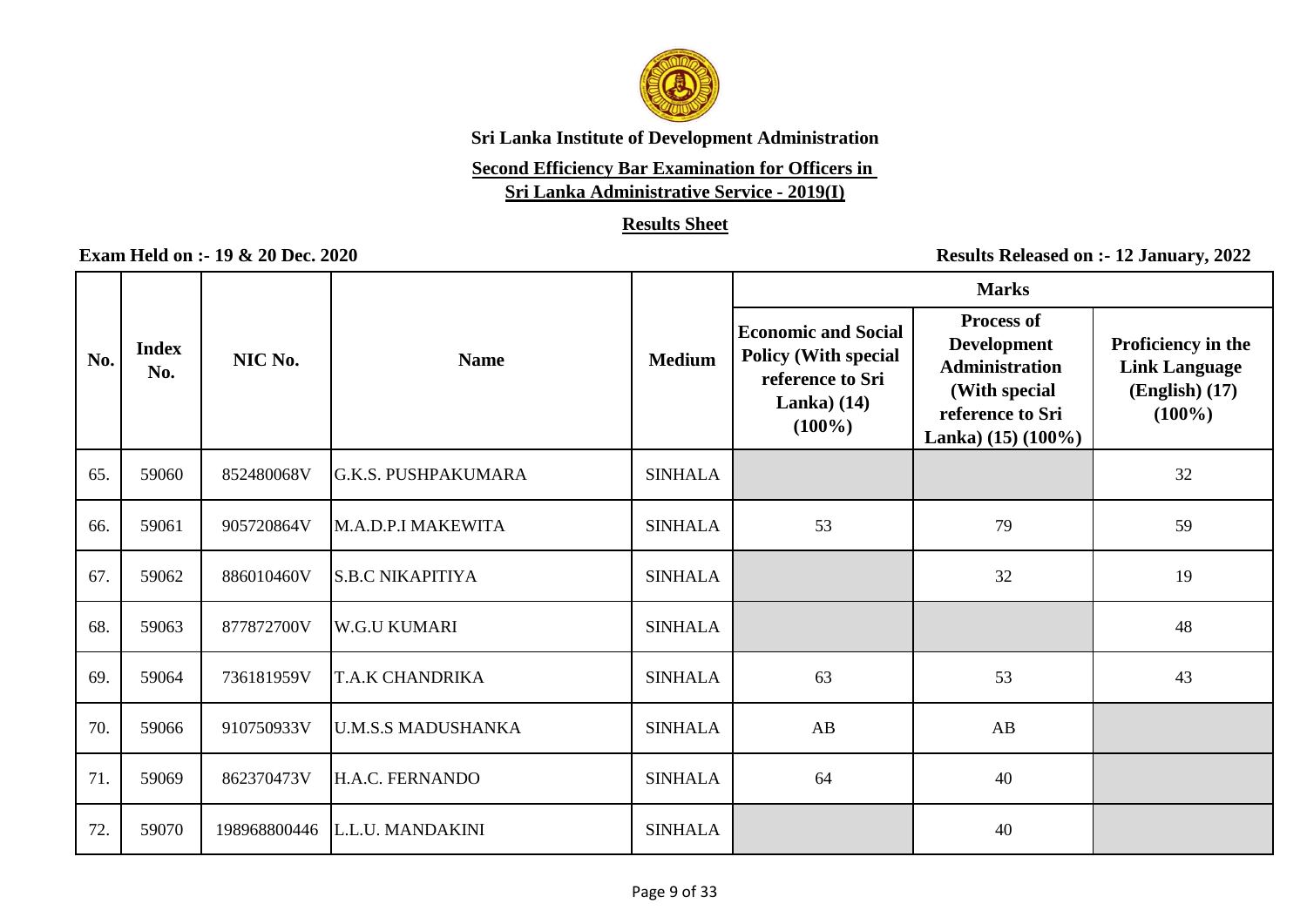

# **Second Efficiency Bar Examination for Officers in**

**Sri Lanka Administrative Service - 2019(I)**

### **Results Sheet**

|     |                     |              |                            |                | <b>Marks</b>                                                                                                |                                                                                                                                  |                                                                               |
|-----|---------------------|--------------|----------------------------|----------------|-------------------------------------------------------------------------------------------------------------|----------------------------------------------------------------------------------------------------------------------------------|-------------------------------------------------------------------------------|
| No. | <b>Index</b><br>No. | NIC No.      | <b>Name</b>                | <b>Medium</b>  | <b>Economic and Social</b><br><b>Policy (With special</b><br>reference to Sri<br>Lanka) $(14)$<br>$(100\%)$ | <b>Process of</b><br><b>Development</b><br><b>Administration</b><br>(With special<br>reference to Sri<br>Lanka) $(15)$ $(100\%)$ | Proficiency in the<br><b>Link Language</b><br>$(English)$ $(17)$<br>$(100\%)$ |
| 73. | 59071               | 916060335V   | <b>S.W.C.H RUWANPURA</b>   | <b>SINHALA</b> |                                                                                                             | AB                                                                                                                               |                                                                               |
| 74. | 59072               | 742661466V   | W.A WASANTHA               | <b>SINHALA</b> | 65                                                                                                          |                                                                                                                                  |                                                                               |
| 75. | 59073               | 198236201973 | <b>L.S WARNAKULASURIYA</b> | <b>SINHALA</b> |                                                                                                             |                                                                                                                                  | 49                                                                            |
| 76. | 59074               | 198734802435 | <b>W.G.P. LAKRUWAN</b>     | <b>SINHALA</b> |                                                                                                             |                                                                                                                                  | AB                                                                            |
| 77. | 59075               | 868520167V   | K.N.M. PERERA              | <b>SINHALA</b> |                                                                                                             |                                                                                                                                  | AB                                                                            |
| 78. | 59079               | 897270684V   | H.M.W.P HERATH             | <b>SINHALA</b> | 60                                                                                                          | 49                                                                                                                               | 53                                                                            |
| 79. | 59080               | 905243365V   | W.G.M PRIYADARSHANI        | <b>SINHALA</b> |                                                                                                             |                                                                                                                                  | AB                                                                            |
| 80. | 59081               | 852650761V   | <b>B.M.B.A JAYATISSA</b>   | <b>SINHALA</b> |                                                                                                             | 48                                                                                                                               |                                                                               |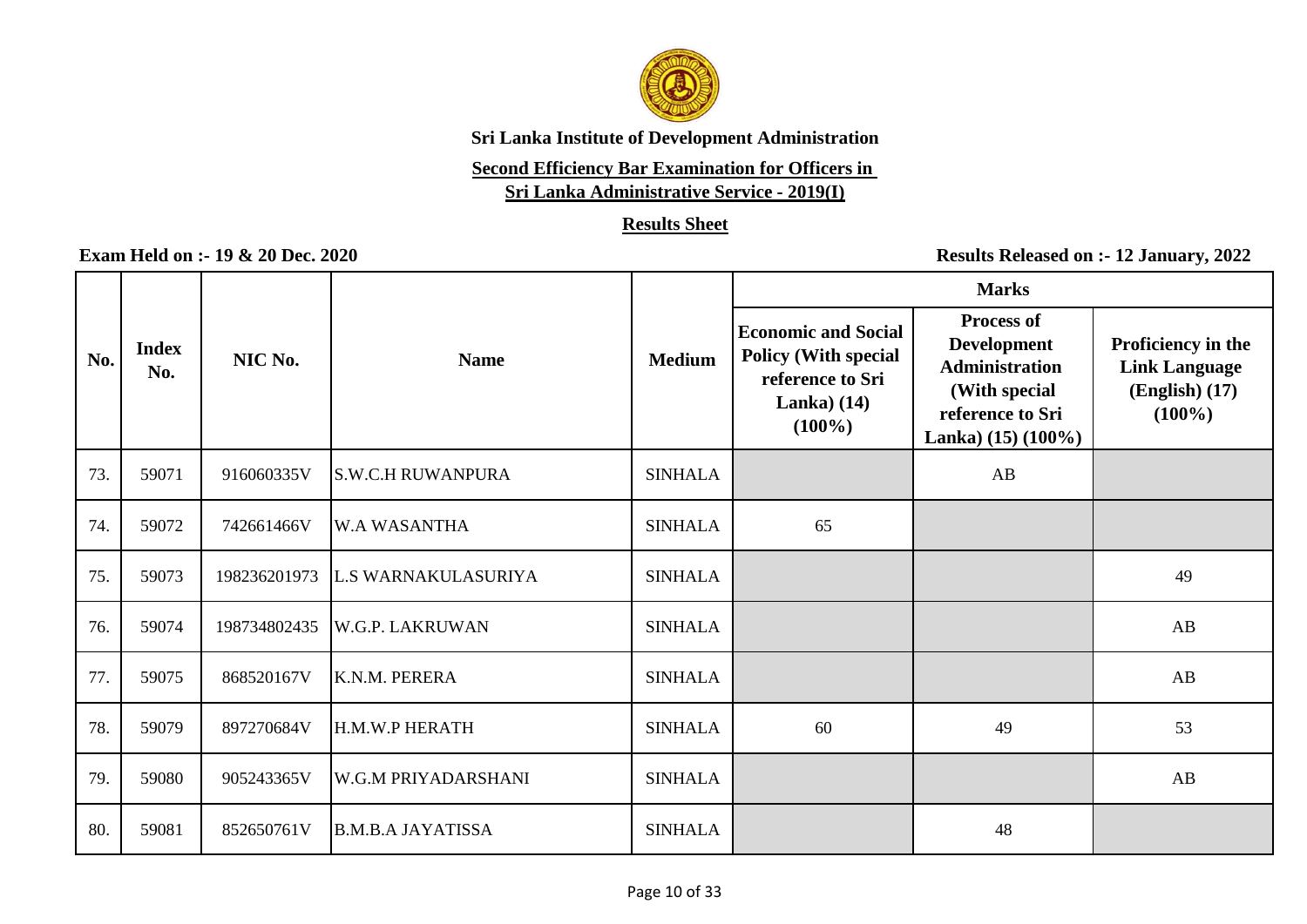

# **Second Efficiency Bar Examination for Officers in**

**Sri Lanka Administrative Service - 2019(I)**

### **Results Sheet**

|     |                     |            |                         |                |                                                                                                            | <b>Marks</b>                                                                                                                     |                                                                               |
|-----|---------------------|------------|-------------------------|----------------|------------------------------------------------------------------------------------------------------------|----------------------------------------------------------------------------------------------------------------------------------|-------------------------------------------------------------------------------|
| No. | <b>Index</b><br>No. | NIC No.    | <b>Name</b>             | <b>Medium</b>  | <b>Economic and Social</b><br><b>Policy (With special</b><br>reference to Sri<br>Lanka $(14)$<br>$(100\%)$ | <b>Process of</b><br><b>Development</b><br><b>Administration</b><br>(With special<br>reference to Sri<br>Lanka) $(15)$ $(100\%)$ | Proficiency in the<br><b>Link Language</b><br>$(English)$ $(17)$<br>$(100\%)$ |
| 81. | 59082               | 903553588V | <b>T.S SENARATH</b>     | <b>SINHALA</b> | 49                                                                                                         | 28                                                                                                                               | 53                                                                            |
| 82. | 59083               | 792443214V | K.M.J.K. RATHNAYAKE     | <b>SINHALA</b> |                                                                                                            |                                                                                                                                  | 55                                                                            |
| 83. | 59087               | 760952192V | H.K. SAMANTHA           | <b>SINHALA</b> | AB                                                                                                         | AB                                                                                                                               | AB                                                                            |
| 84. | 59088               | 890483348V | <b>K.S.N WIJERATHNA</b> | <b>SINHALA</b> | 57                                                                                                         | 43                                                                                                                               | 50                                                                            |
| 85. | 59089               | 916150253V | L.N. THARAMASINGHE      | <b>SINHALA</b> |                                                                                                            | AB                                                                                                                               |                                                                               |
| 86. | 59090               | 905781367V | W.M.N.Y.R WIJETHUNGA    | <b>SINHALA</b> |                                                                                                            | AB                                                                                                                               |                                                                               |
| 87. | 59091               | 857124715V | A.W.G.L. ATTANAYAKE     | <b>SINHALA</b> | AB                                                                                                         | AB                                                                                                                               | AB                                                                            |
| 88. | 59092               | 813512939V | <b>W.V.P ANURA</b>      | <b>SINHALA</b> | AB                                                                                                         | AB                                                                                                                               | AB                                                                            |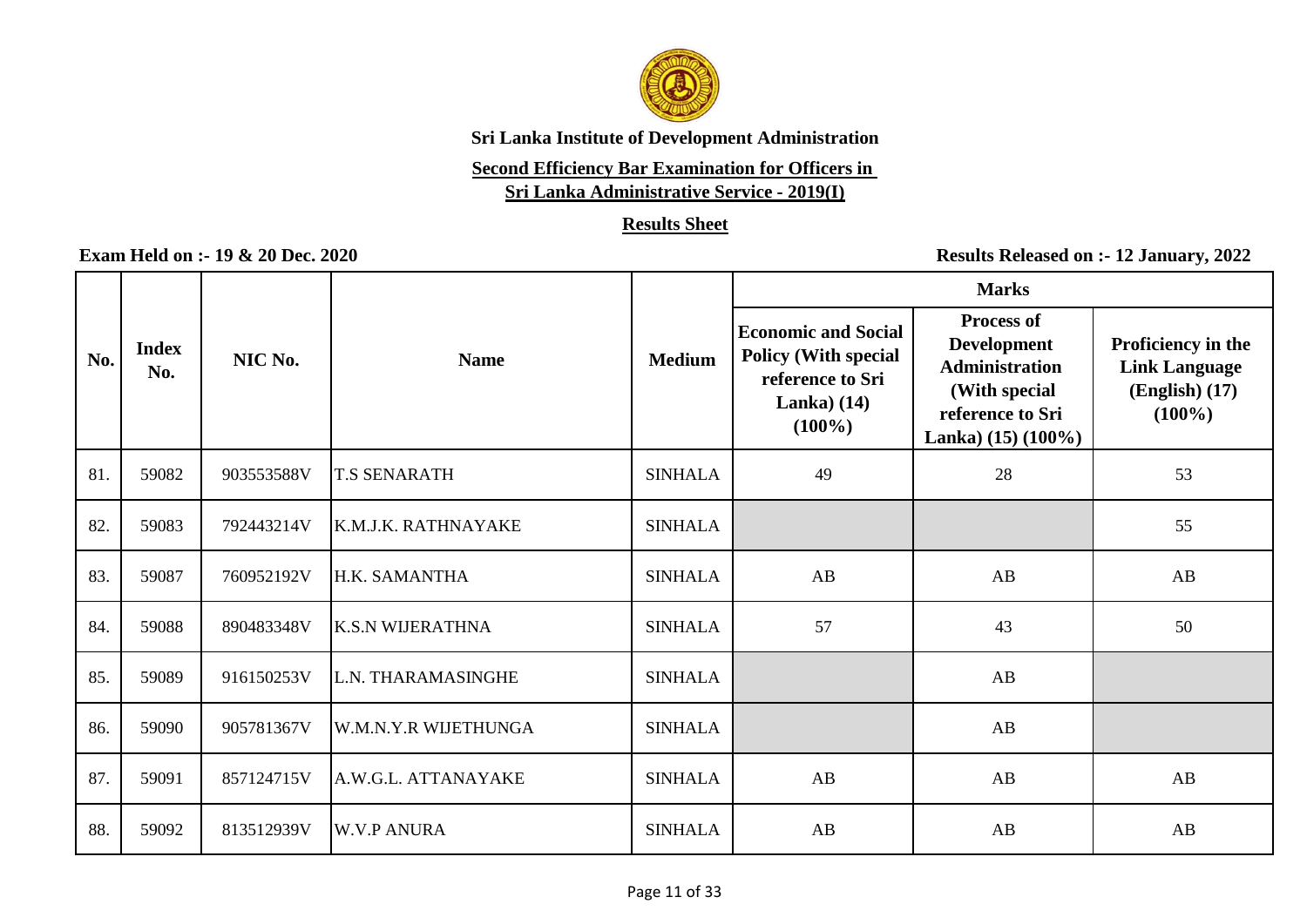

# **Second Efficiency Bar Examination for Officers in**

**Sri Lanka Administrative Service - 2019(I)**

### **Results Sheet**

|     |                     |              |                            |                | <b>Marks</b>                                                                                               |                                                                                                                                  |                                                                               |  |
|-----|---------------------|--------------|----------------------------|----------------|------------------------------------------------------------------------------------------------------------|----------------------------------------------------------------------------------------------------------------------------------|-------------------------------------------------------------------------------|--|
| No. | <b>Index</b><br>No. | NIC No.      | <b>Name</b>                | <b>Medium</b>  | <b>Economic and Social</b><br><b>Policy (With special</b><br>reference to Sri<br>Lanka $(14)$<br>$(100\%)$ | <b>Process of</b><br><b>Development</b><br><b>Administration</b><br>(With special<br>reference to Sri<br>Lanka) $(15)$ $(100\%)$ | Proficiency in the<br><b>Link Language</b><br>$(English)$ $(17)$<br>$(100\%)$ |  |
| 89. | 59093               | 198965001879 | A.H.T.S.S HEWAGE           | <b>SINHALA</b> | 49                                                                                                         | 50                                                                                                                               | 60                                                                            |  |
| 90. | 59094               | 199213303390 | <b>W.A.P.S PERERA</b>      | <b>SINHALA</b> |                                                                                                            |                                                                                                                                  | 61                                                                            |  |
| 91. | 59096               | 903563400V   | <b>W.M.T.S NAVARATHNE</b>  | <b>SINHALA</b> | 50                                                                                                         | 40                                                                                                                               | 54                                                                            |  |
| 92. | 59097               | 908423569V   | <b>D.A.D MADHUBHASHINI</b> | <b>SINHALA</b> |                                                                                                            | 43                                                                                                                               | 33                                                                            |  |
| 93. | 59098               | 918004491V   | P.I DIKMADUGODA            | <b>SINHALA</b> |                                                                                                            |                                                                                                                                  | 48                                                                            |  |
| 94. | 59099               | 896750844V   | <b>U.G.I.C GAMAGE</b>      | <b>SINHALA</b> | AB                                                                                                         | AB                                                                                                                               | $\mathbf{A}\mathbf{B}$                                                        |  |
| 95. | 59100               | 901050198V   | K.M. MADUSANKA             | <b>SINHALA</b> | AB                                                                                                         | AB                                                                                                                               | AB                                                                            |  |
| 96. | 59101               | 896211951V   | <b>I.U. ANDRAHENNADY</b>   | <b>SINHALA</b> | 56                                                                                                         | AB                                                                                                                               |                                                                               |  |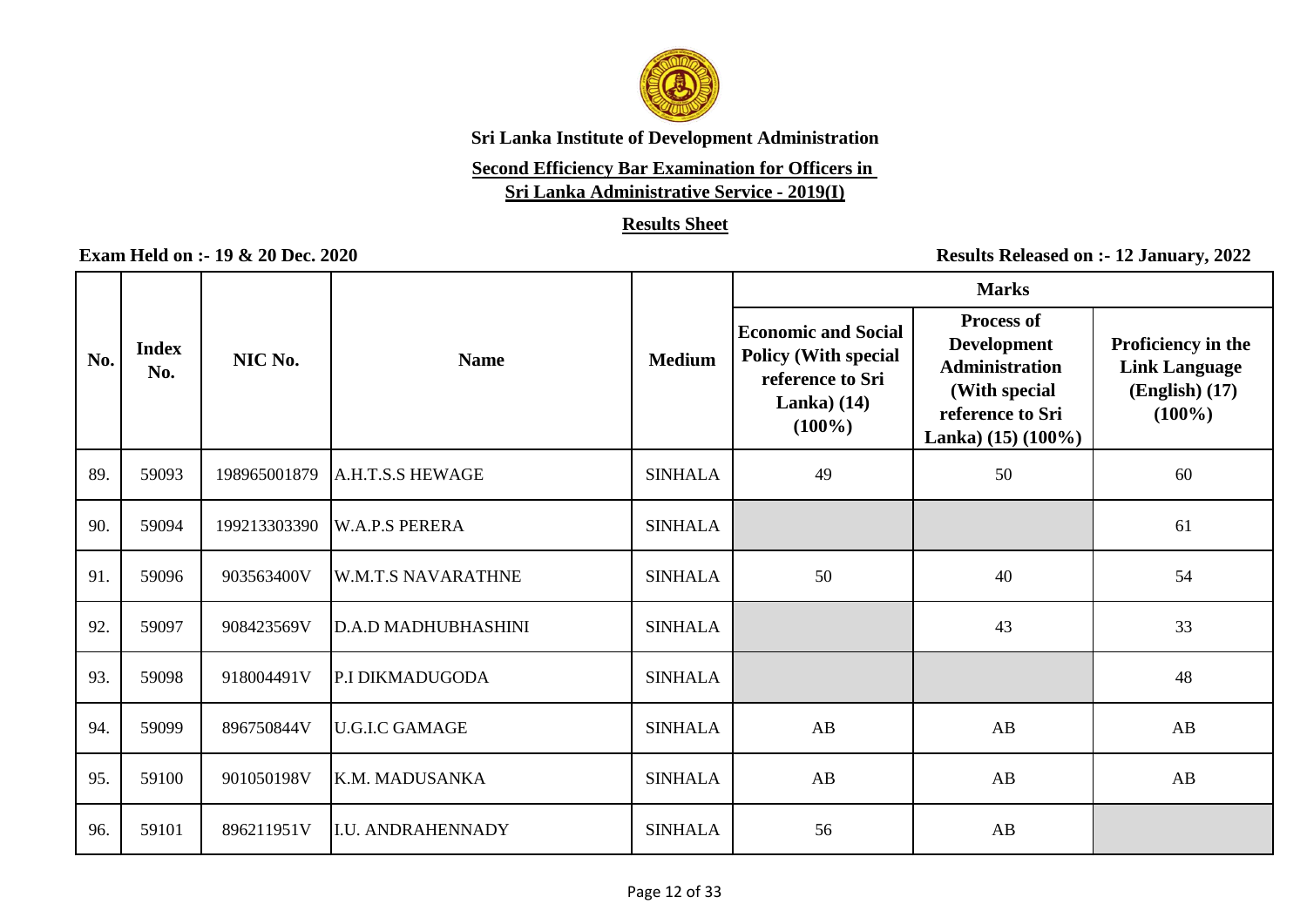

# **Second Efficiency Bar Examination for Officers in**

**Sri Lanka Administrative Service - 2019(I)**

### **Results Sheet**

|      |                     |              |                          |                | <b>Marks</b>                                                                                               |                                                                                                                                  |                                                                               |
|------|---------------------|--------------|--------------------------|----------------|------------------------------------------------------------------------------------------------------------|----------------------------------------------------------------------------------------------------------------------------------|-------------------------------------------------------------------------------|
| No.  | <b>Index</b><br>No. | NIC No.      | <b>Name</b>              | <b>Medium</b>  | <b>Economic and Social</b><br><b>Policy (With special</b><br>reference to Sri<br>Lanka $(14)$<br>$(100\%)$ | <b>Process of</b><br><b>Development</b><br><b>Administration</b><br>(With special<br>reference to Sri<br>Lanka) $(15)$ $(100\%)$ | Proficiency in the<br><b>Link Language</b><br>$(English)$ $(17)$<br>$(100\%)$ |
| 97.  | 59105               | 199174000806 | W.M.P.S WIJESOORIYA      | <b>SINHALA</b> |                                                                                                            |                                                                                                                                  | AB                                                                            |
| 98.  | 59106               | 198963100798 | <b>G.C.D.R FERNANDO</b>  | <b>SINHALA</b> | AB                                                                                                         | AB                                                                                                                               |                                                                               |
| 99.  | 59108               | 906202344V   | <b>A.M ABEYSEKARA</b>    | <b>SINHALA</b> |                                                                                                            | 40                                                                                                                               |                                                                               |
| 100. | 59109               | 847483229V   | A DOOLWALA               | <b>SINHALA</b> | AB                                                                                                         | AB                                                                                                                               | AB                                                                            |
| 101. | 59110               | 915181600V   | C.A. VIDANAPATHIRANA     | <b>SINHALA</b> | 76                                                                                                         | 61                                                                                                                               | 49                                                                            |
| 102. | 59111               | 743312643V   | IC.A.K. PARANAMANA       | <b>SINHALA</b> |                                                                                                            |                                                                                                                                  | AB                                                                            |
| 103. | 59112               | 875440985V   | <b>K.D.S. KRISHANTHI</b> | <b>SINHALA</b> |                                                                                                            | 59                                                                                                                               |                                                                               |
| 104. | 59114               | 892592616V   | <b>J.W.S.PRIYANJAN</b>   | <b>SINHALA</b> |                                                                                                            |                                                                                                                                  | 40                                                                            |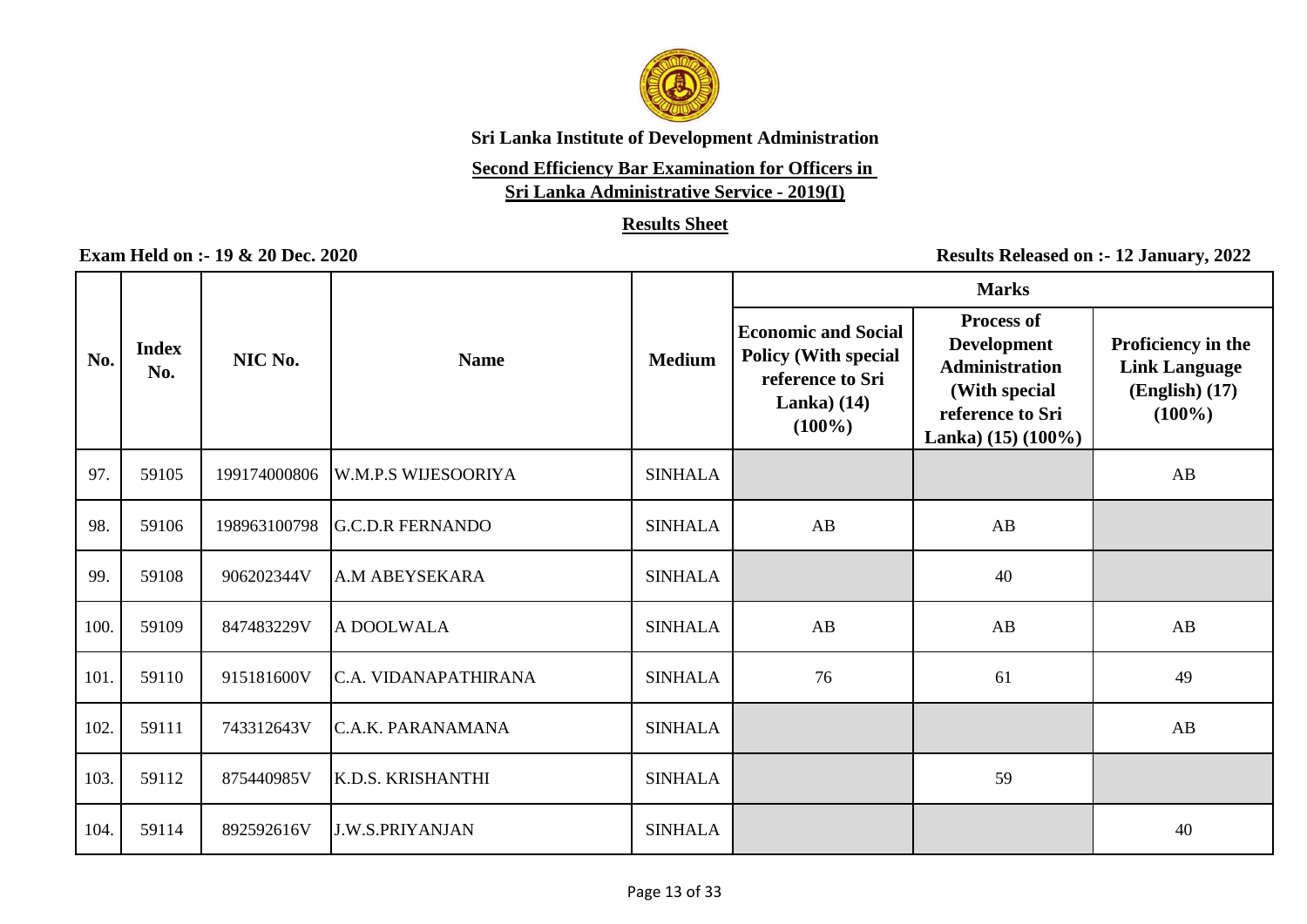

# **Second Efficiency Bar Examination for Officers in**

**Sri Lanka Administrative Service - 2019(I)**

### **Results Sheet**

|      |                     |              |                          |                | <b>Marks</b>                                                                                               |                                                                                                                                  |                                                                               |  |
|------|---------------------|--------------|--------------------------|----------------|------------------------------------------------------------------------------------------------------------|----------------------------------------------------------------------------------------------------------------------------------|-------------------------------------------------------------------------------|--|
| No.  | <b>Index</b><br>No. | NIC No.      | <b>Name</b>              | <b>Medium</b>  | <b>Economic and Social</b><br><b>Policy (With special</b><br>reference to Sri<br>Lanka $(14)$<br>$(100\%)$ | <b>Process of</b><br><b>Development</b><br><b>Administration</b><br>(With special<br>reference to Sri<br>Lanka) $(15)$ $(100\%)$ | Proficiency in the<br><b>Link Language</b><br>$(English)$ $(17)$<br>$(100\%)$ |  |
| 105. | 59115               | 897180600V   | H.P.S MADHURANGI         | <b>SINHALA</b> | AB                                                                                                         | 42                                                                                                                               | AB                                                                            |  |
| 106. | 59116               | 198962801356 | C.C. PRIYADARSHANI       | <b>SINHALA</b> |                                                                                                            |                                                                                                                                  | 51                                                                            |  |
| 107. | 59118               | 905310143V   | H.N.J. KUMARI            | <b>SINHALA</b> | 81                                                                                                         | 63                                                                                                                               | 48                                                                            |  |
| 108. | 59119               | 906992191V   | <b>D.D.S MUTHUMALI</b>   | <b>SINHALA</b> |                                                                                                            |                                                                                                                                  | AB                                                                            |  |
| 109. | 59122               | 906140896V   | R.M.D. PUSHPAMALI        | <b>SINHALA</b> | 66                                                                                                         | 62                                                                                                                               |                                                                               |  |
| 110. | 59123               | 885742050V   | <b>G.I.L FERNANDO</b>    | <b>SINHALA</b> |                                                                                                            |                                                                                                                                  | 60                                                                            |  |
| 111. | 59124               | 867860460V   | <b>B.K.I.D BIYANVILA</b> | <b>SINHALA</b> | 61                                                                                                         | 61                                                                                                                               |                                                                               |  |
| 112. | 59125               | 900223064V   | <b>W.M.P.P KUMARA</b>    | <b>SINHALA</b> | AB                                                                                                         | 36                                                                                                                               |                                                                               |  |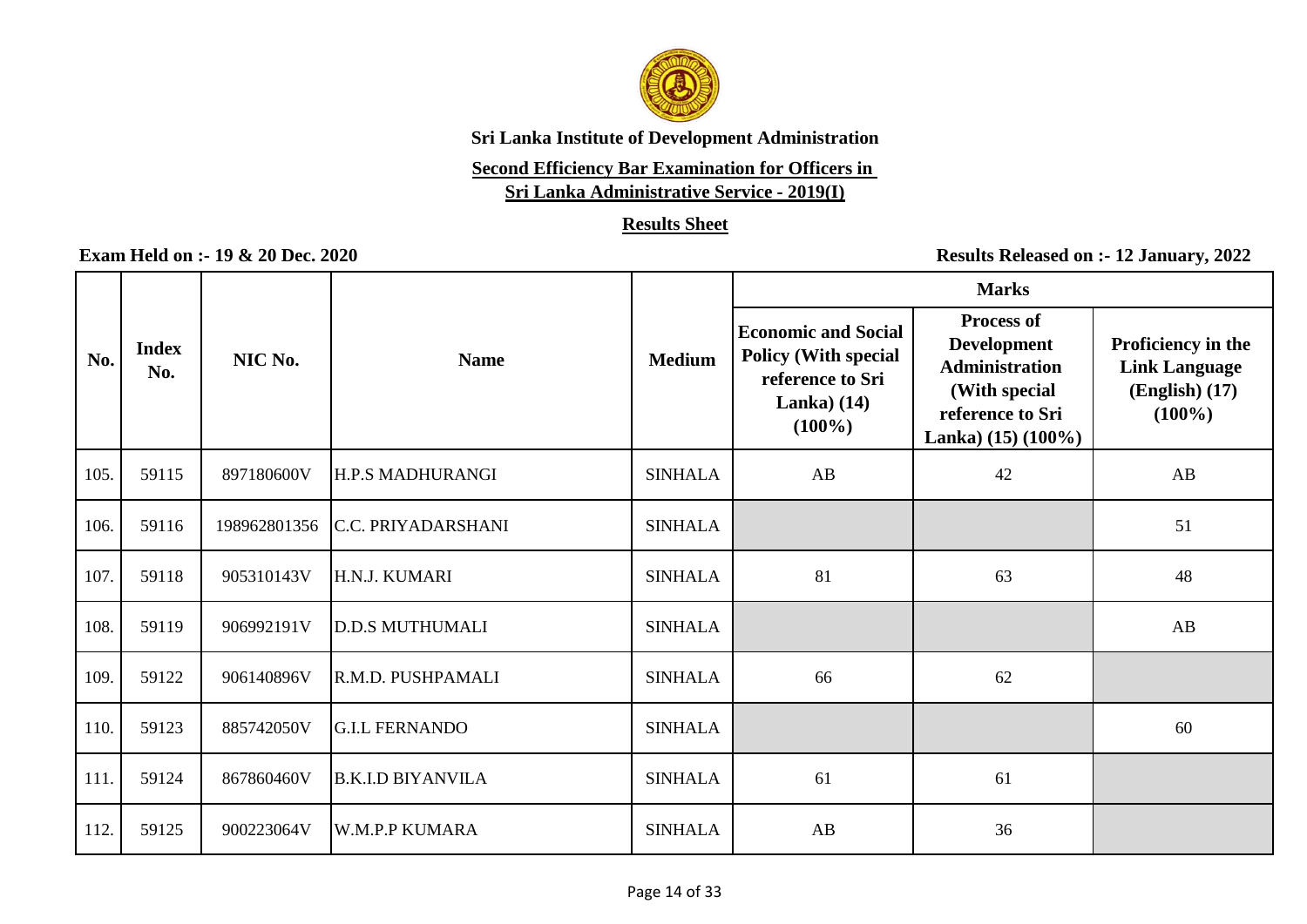

# **Second Efficiency Bar Examination for Officers in**

**Sri Lanka Administrative Service - 2019(I)**

### **Results Sheet**

|      |                     |              |                               |                | <b>Marks</b>                                                                                               |                                                                                                                                  |                                                                               |  |
|------|---------------------|--------------|-------------------------------|----------------|------------------------------------------------------------------------------------------------------------|----------------------------------------------------------------------------------------------------------------------------------|-------------------------------------------------------------------------------|--|
| No.  | <b>Index</b><br>No. | NIC No.      | <b>Name</b>                   | <b>Medium</b>  | <b>Economic and Social</b><br><b>Policy (With special</b><br>reference to Sri<br>Lanka $(14)$<br>$(100\%)$ | <b>Process of</b><br><b>Development</b><br><b>Administration</b><br>(With special<br>reference to Sri<br>Lanka) $(15)$ $(100\%)$ | Proficiency in the<br><b>Link Language</b><br>$(English)$ $(17)$<br>$(100\%)$ |  |
| 113. | 59126               | 198962900800 | <b>B.A.D.D. BAMUNUSINGHE</b>  | <b>SINHALA</b> | 64                                                                                                         | 45                                                                                                                               |                                                                               |  |
| 114. | 59127               | 927824191V   | <b>J.P.S.M. WIJESINGHE</b>    | <b>SINHALA</b> | 52                                                                                                         |                                                                                                                                  |                                                                               |  |
| 115. | 59128               | 748011030V   | A.M.L. RANAWEERA              | <b>SINHALA</b> | 66                                                                                                         | 43                                                                                                                               | 40                                                                            |  |
| 116. | 59129               | 198225700305 | W.W. SENEVIRATHNE             | <b>SINHALA</b> | AB                                                                                                         | AB                                                                                                                               | $\mathbf{A}\mathbf{B}$                                                        |  |
| 117. | 59130               | 199067301134 | <b>J.A.T.D. SARATH KUMARA</b> | <b>SINHALA</b> | 88                                                                                                         | 61                                                                                                                               | 55                                                                            |  |
| 118. | 59131               | 199063500297 | <b>S.G SAMARASINGHE</b>       | <b>SINHALA</b> | 64                                                                                                         | 46                                                                                                                               |                                                                               |  |
| 119. | 59132               | 915650228V   | <b>L.S MAGAMMULLA</b>         | <b>SINHALA</b> |                                                                                                            | 40                                                                                                                               |                                                                               |  |
| 120. | 59133               | 927953285V   | M.H.S MADUWANTHI              | <b>SINHALA</b> |                                                                                                            | 35                                                                                                                               |                                                                               |  |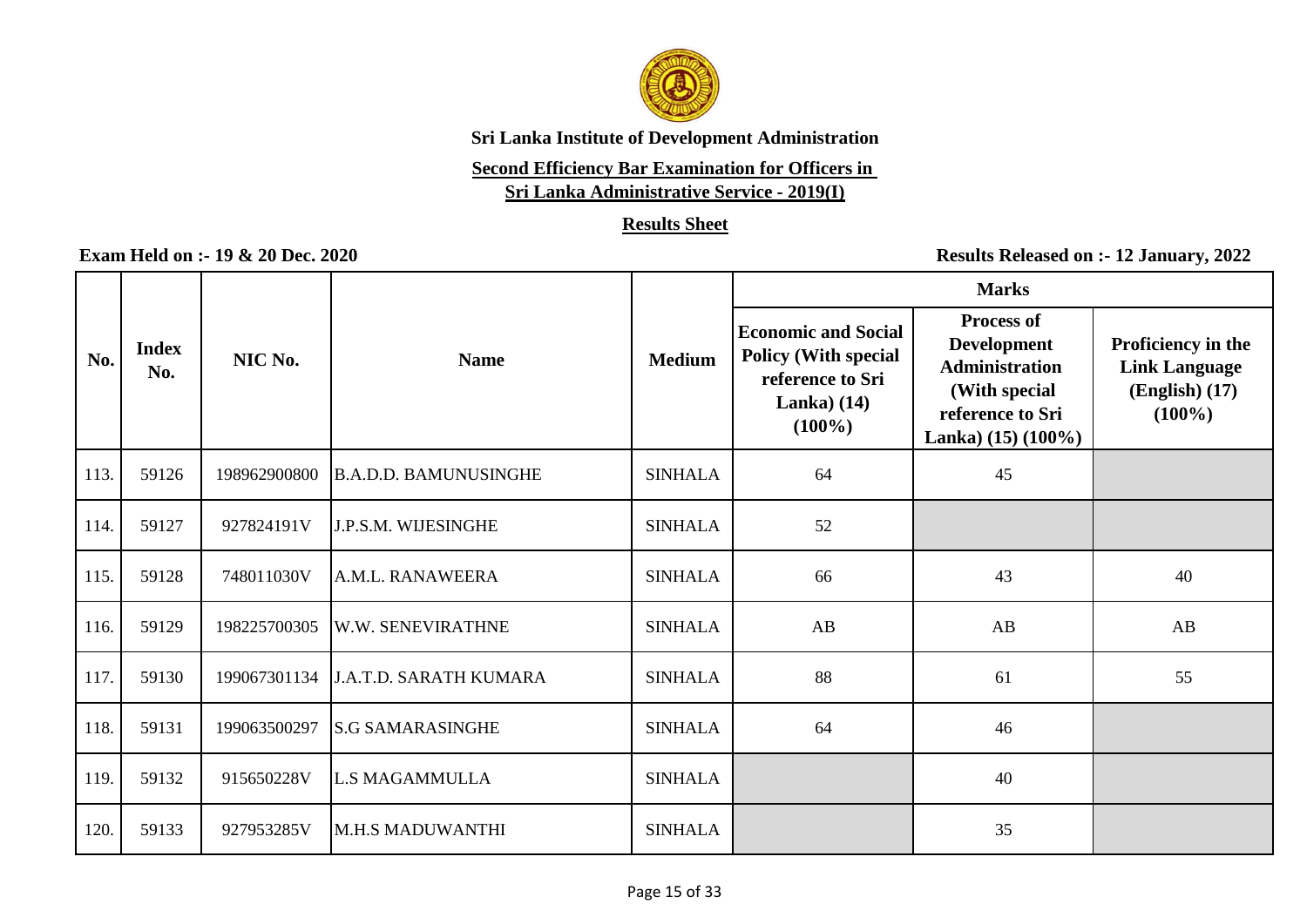

# **Second Efficiency Bar Examination for Officers in**

**Sri Lanka Administrative Service - 2019(I)**

### **Results Sheet**

|      |                     |            |                           |                |                                                                                                            | <b>Marks</b>                                                                                                                     |                                                                             |
|------|---------------------|------------|---------------------------|----------------|------------------------------------------------------------------------------------------------------------|----------------------------------------------------------------------------------------------------------------------------------|-----------------------------------------------------------------------------|
| No.  | <b>Index</b><br>No. | NIC No.    | <b>Name</b>               | <b>Medium</b>  | <b>Economic and Social</b><br><b>Policy (With special</b><br>reference to Sri<br>Lanka $(14)$<br>$(100\%)$ | <b>Process of</b><br><b>Development</b><br><b>Administration</b><br>(With special<br>reference to Sri<br>Lanka) $(15)$ $(100\%)$ | Proficiency in the<br><b>Link Language</b><br>$(English)$ (17)<br>$(100\%)$ |
| 121. | 59134               | 905410954V | A.A.H MADUWANTHI          | <b>SINHALA</b> |                                                                                                            | 40                                                                                                                               |                                                                             |
| 122. | 59135               | 913594460V | W.W.L.L.T WIJEWICKARAMA   | <b>SINHALA</b> | AB                                                                                                         | 65                                                                                                                               | AB                                                                          |
| 123. | 59136               | 731871205V | <b>I.C.J. GUNARATHNA</b>  | <b>SINHALA</b> |                                                                                                            |                                                                                                                                  | 40                                                                          |
| 124. | 59137               | 875821717V | D.M.S.U. DASSANAYAKE      | <b>SINHALA</b> |                                                                                                            | AB                                                                                                                               |                                                                             |
| 125. | 59138               | 865331266V | <b>K.A.A.J KULATHUNGE</b> | <b>SINHALA</b> | AB                                                                                                         | AB                                                                                                                               | AB                                                                          |
| 126. | 59139               | 907733920V | M.V.I.S. DISSANAYAKA      | <b>SINHALA</b> | AB                                                                                                         | AB                                                                                                                               |                                                                             |
| 127. | 59140               | 927021242V | D.M.U.P.K. UDAGEDARA      | <b>SINHALA</b> | 66                                                                                                         | 45                                                                                                                               | 57                                                                          |
| 128. | 59141               | 898233855V | <b>U.W.B.M KUMARI</b>     | <b>SINHALA</b> | 74                                                                                                         | 57                                                                                                                               | 56                                                                          |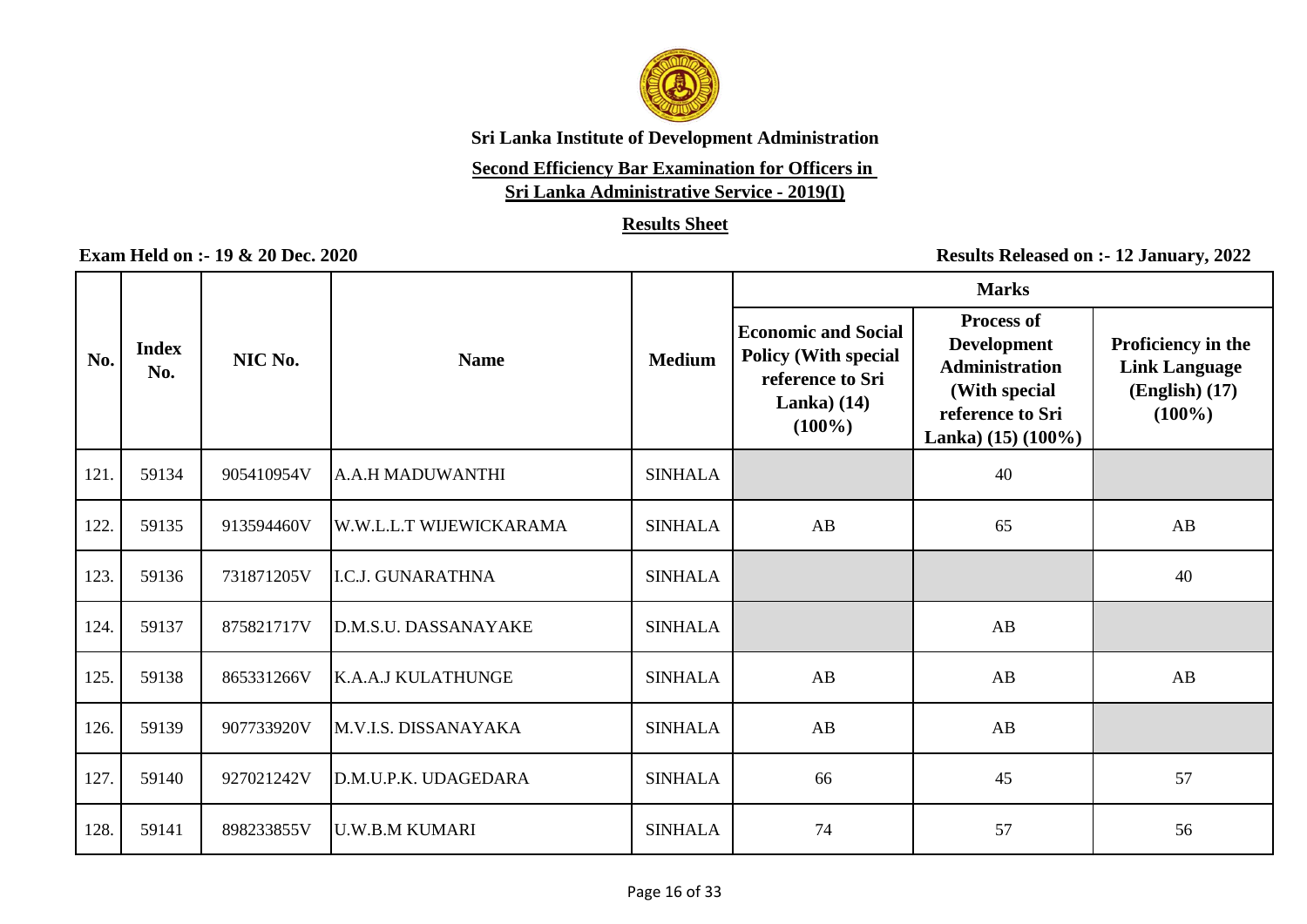

# **Second Efficiency Bar Examination for Officers in**

**Sri Lanka Administrative Service - 2019(I)**

### **Results Sheet**

|      |                     |              |                              |                | <b>Marks</b>                                                                                               |                                                                                                                                  |                                                                             |  |
|------|---------------------|--------------|------------------------------|----------------|------------------------------------------------------------------------------------------------------------|----------------------------------------------------------------------------------------------------------------------------------|-----------------------------------------------------------------------------|--|
| No.  | <b>Index</b><br>No. | NIC No.      | <b>Name</b>                  | <b>Medium</b>  | <b>Economic and Social</b><br><b>Policy (With special</b><br>reference to Sri<br>Lanka $(14)$<br>$(100\%)$ | <b>Process of</b><br><b>Development</b><br><b>Administration</b><br>(With special<br>reference to Sri<br>Lanka) $(15)$ $(100\%)$ | Proficiency in the<br><b>Link Language</b><br>$(English)$ (17)<br>$(100\%)$ |  |
| 129. | 59142               | 918423206V   | R.D.U. MADHUWANTHI           | <b>SINHALA</b> | AB                                                                                                         | AB                                                                                                                               | AB                                                                          |  |
| 130. | 59143               | 896331396V   | M.G.A. NISANSALA             | <b>SINHALA</b> | AB                                                                                                         | AB                                                                                                                               | AB                                                                          |  |
| 131. | 59146               | 893014438V   | H.P.D. HEWAGE                | <b>SINHALA</b> | 69                                                                                                         |                                                                                                                                  |                                                                             |  |
| 132. | 59149               | 808573202V   | K.M.K.S. KULATHUNGA          | <b>SINHALA</b> |                                                                                                            |                                                                                                                                  | 63                                                                          |  |
| 133. | 59150               | 198959110069 | H.M.N.K.K. HERATH            | <b>SINHALA</b> |                                                                                                            |                                                                                                                                  | 61                                                                          |  |
| 134. | 59151               | 896080792V   | <b>S.M.H SENANAYAKE</b>      | <b>SINHALA</b> | AB                                                                                                         |                                                                                                                                  | 57                                                                          |  |
| 135. | 59152               | 868172428V   | <b>S.A.D.N PERERA</b>        | <b>SINHALA</b> | AB                                                                                                         | AB                                                                                                                               | AB                                                                          |  |
| 136. | 59153               | 888062009V   | <b>W.A.D.N.N ABEWICKRAMA</b> | <b>SINHALA</b> | 76                                                                                                         | AB                                                                                                                               | AB                                                                          |  |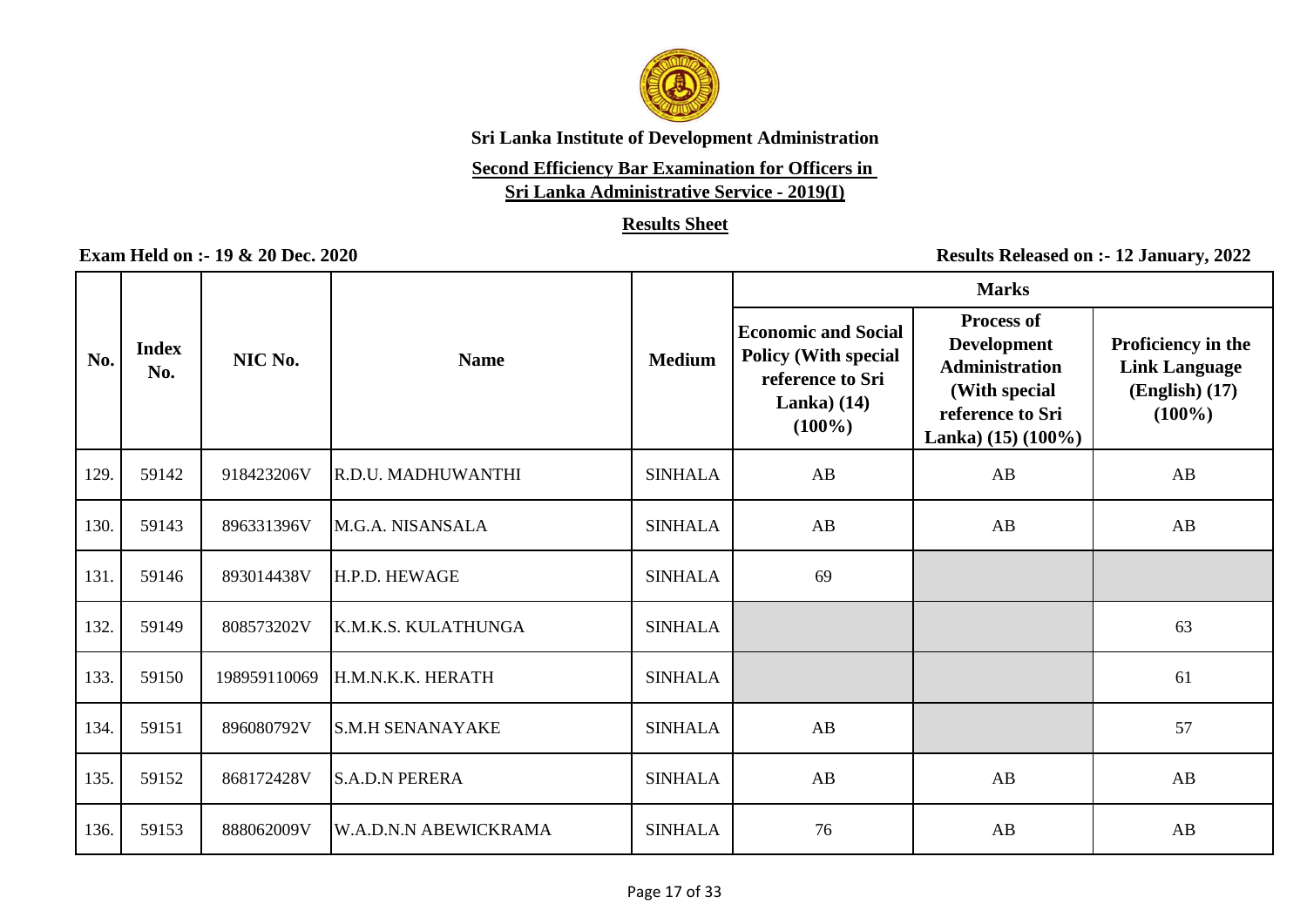

# **Second Efficiency Bar Examination for Officers in**

**Sri Lanka Administrative Service - 2019(I)**

### **Results Sheet**

|      |                     |              |                               |                | <b>Marks</b>                                                                                               |                                                                                                                                  |                                                                               |  |
|------|---------------------|--------------|-------------------------------|----------------|------------------------------------------------------------------------------------------------------------|----------------------------------------------------------------------------------------------------------------------------------|-------------------------------------------------------------------------------|--|
| No.  | <b>Index</b><br>No. | NIC No.      | <b>Name</b>                   | <b>Medium</b>  | <b>Economic and Social</b><br><b>Policy (With special</b><br>reference to Sri<br>Lanka $(14)$<br>$(100\%)$ | <b>Process of</b><br><b>Development</b><br><b>Administration</b><br>(With special<br>reference to Sri<br>Lanka) $(15)$ $(100\%)$ | Proficiency in the<br><b>Link Language</b><br>$(English)$ $(17)$<br>$(100\%)$ |  |
| 137. | 59154               | 198632500218 | K.H HABARAKADA                | <b>SINHALA</b> |                                                                                                            | AB                                                                                                                               |                                                                               |  |
| 138. | 59155               | 781103357V   | M.C.P.S. KUMARA               | <b>SINHALA</b> |                                                                                                            |                                                                                                                                  | AB                                                                            |  |
| 139. | 59156               | 198224602146 | D.M.K.S.B. DISSANAYAKE.       | <b>SINHALA</b> | AB                                                                                                         | AB                                                                                                                               | AB                                                                            |  |
| 140. | 59157               | 847902876V   | L.G.C.P.K. SOMADASA           | <b>SINHALA</b> |                                                                                                            |                                                                                                                                  | 45                                                                            |  |
| 141  | 59158               | 800205425V   | E.G.J.P. ARIYARATHNA          | <b>SINHALA</b> | AB                                                                                                         | AB                                                                                                                               | AB                                                                            |  |
| 142. | 59159               | 877281426V   | H.D. EDIRIWEERA               | <b>SINHALA</b> |                                                                                                            | AB                                                                                                                               |                                                                               |  |
| 143. | 59160               | 841191340V   | <b>U.D.D.D. CHANDRARATHNE</b> | <b>SINHALA</b> |                                                                                                            | AB                                                                                                                               |                                                                               |  |
| 144. | 59161               | 198102000413 | <b>SLAK NETHMINI</b>          | <b>SINHALA</b> | AB                                                                                                         | AB                                                                                                                               | AB                                                                            |  |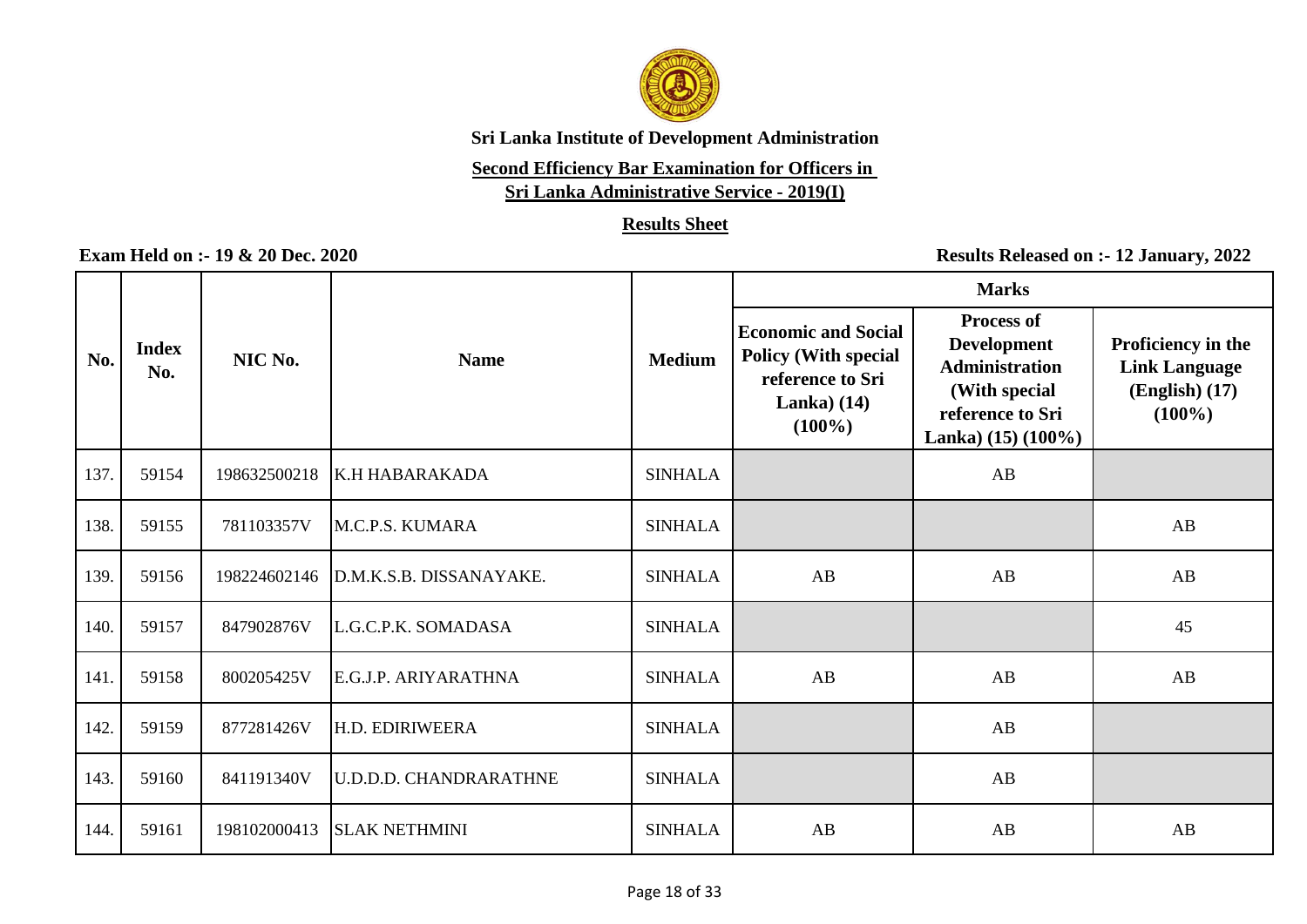

# **Second Efficiency Bar Examination for Officers in**

**Sri Lanka Administrative Service - 2019(I)**

### **Results Sheet**

|      |                     |              |                              |                |                                                                                                            | <b>Marks</b>                                                                                                                     |                                                                               |
|------|---------------------|--------------|------------------------------|----------------|------------------------------------------------------------------------------------------------------------|----------------------------------------------------------------------------------------------------------------------------------|-------------------------------------------------------------------------------|
| No.  | <b>Index</b><br>No. | NIC No.      | <b>Name</b>                  | <b>Medium</b>  | <b>Economic and Social</b><br><b>Policy (With special</b><br>reference to Sri<br>Lanka $(14)$<br>$(100\%)$ | <b>Process of</b><br><b>Development</b><br><b>Administration</b><br>(With special<br>reference to Sri<br>Lanka) $(15)$ $(100\%)$ | Proficiency in the<br><b>Link Language</b><br>$(English)$ $(17)$<br>$(100\%)$ |
| 145. | 59162               | 198977303773 | <b>A.S.K HEMACHANDRA</b>     | <b>SINHALA</b> |                                                                                                            | AB                                                                                                                               |                                                                               |
| 146. | 59164               | 771820069V   | <b>S.G CHANDANA KUMARA</b>   | <b>SINHALA</b> |                                                                                                            |                                                                                                                                  | 53                                                                            |
| 147. | 59166               | 896731149V   | N.P.J DINUSHIKA              | <b>SINHALA</b> | 59                                                                                                         |                                                                                                                                  |                                                                               |
| 148. | 59167               | 836220331V   | H.K.J. DEVIKA                | <b>SINHALA</b> | AB                                                                                                         | 45                                                                                                                               | 53                                                                            |
| 149. | 59169               | 876861542V   | M.H.A KARUNATHILAKE          | <b>SINHALA</b> |                                                                                                            | AB                                                                                                                               | AB                                                                            |
| 150. | 59171               | 866874166V   | N.G.W.M.V.S WIJETHILAKA      | <b>SINHALA</b> | 65                                                                                                         | 48                                                                                                                               | AB                                                                            |
| 151. | 59174               | 847033665V   | <b>U.N. WIJESINGHE</b>       | <b>SINHALA</b> |                                                                                                            | 30                                                                                                                               |                                                                               |
| 152. | 59175               | 875292056V   | <b>J.K.R.I.M. JAYASEKERA</b> | <b>SINHALA</b> | 69                                                                                                         | 36                                                                                                                               | 57                                                                            |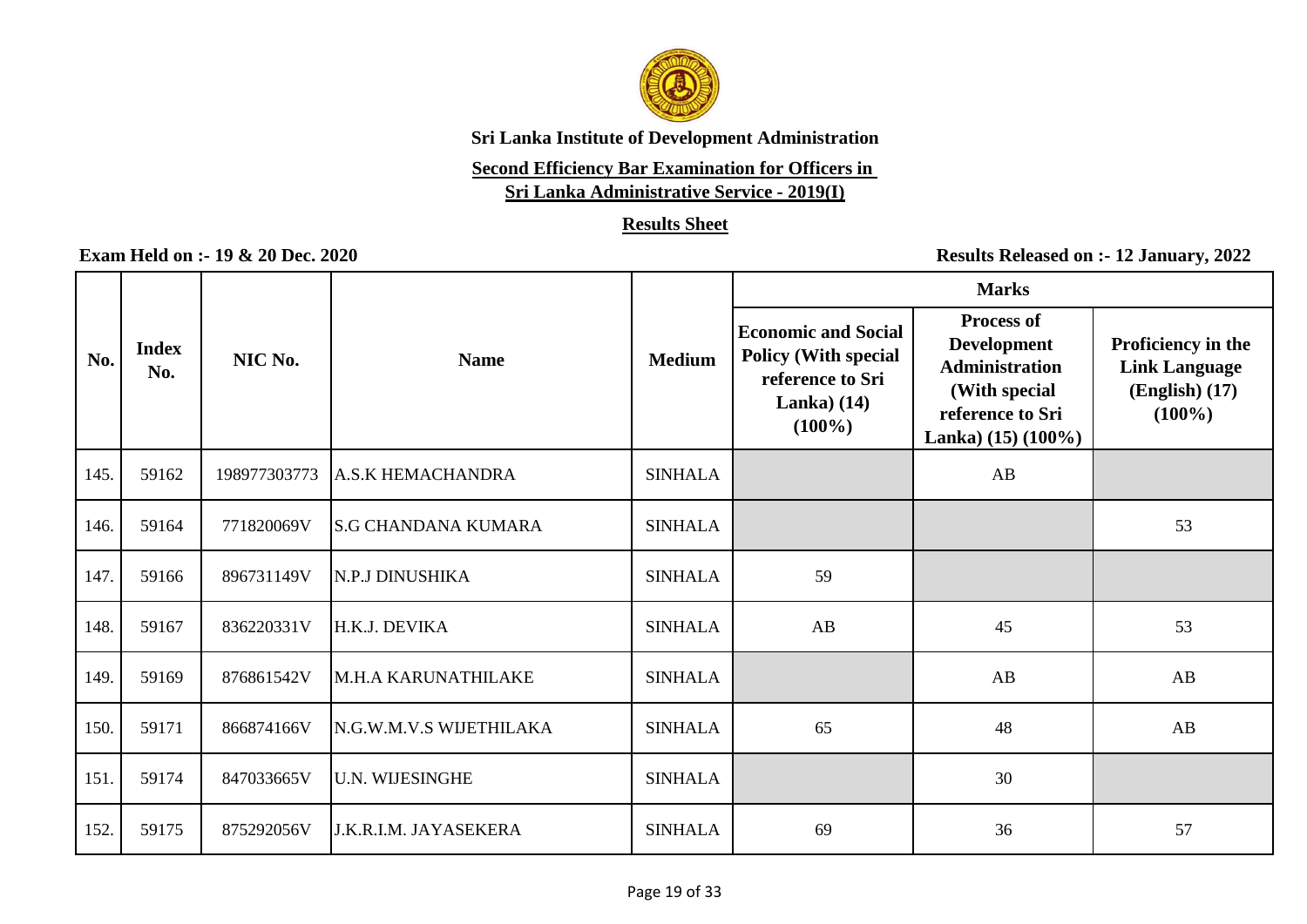

# **Second Efficiency Bar Examination for Officers in**

**Sri Lanka Administrative Service - 2019(I)**

### **Results Sheet**

|      |                     |              |                              |                | <b>Marks</b>                                                                                               |                                                                                                                                  |                                                                               |  |
|------|---------------------|--------------|------------------------------|----------------|------------------------------------------------------------------------------------------------------------|----------------------------------------------------------------------------------------------------------------------------------|-------------------------------------------------------------------------------|--|
| No.  | <b>Index</b><br>No. | NIC No.      | <b>Name</b>                  | <b>Medium</b>  | <b>Economic and Social</b><br><b>Policy (With special</b><br>reference to Sri<br>Lanka $(14)$<br>$(100\%)$ | <b>Process of</b><br><b>Development</b><br><b>Administration</b><br>(With special<br>reference to Sri<br>Lanka) $(15)$ $(100\%)$ | Proficiency in the<br><b>Link Language</b><br>$(English)$ $(17)$<br>$(100\%)$ |  |
| 153. | 59176               | 198767202402 | P.G.S.N PRIYADARSHANI        | <b>SINHALA</b> | AB                                                                                                         | AB                                                                                                                               | AB                                                                            |  |
| 154. | 59177               | 875352113V   | <b>W.M.C.S.K WIJESUNDARA</b> | <b>SINHALA</b> | 64                                                                                                         | 43                                                                                                                               |                                                                               |  |
| 155. | 59180               | 866901740V   | R.K. HETTIARACHCHI           | <b>SINHALA</b> | AB                                                                                                         | AB                                                                                                                               | AB                                                                            |  |
| 156. | 59181               | 915681999V   | <b>H.C.S.D KARUNARATNE</b>   | <b>SINHALA</b> | 57                                                                                                         | 33                                                                                                                               | 49                                                                            |  |
| 157. | 59182               | 836541081V   | E.M.S.W IRIYAGAMA            | <b>SINHALA</b> | AB                                                                                                         | AB                                                                                                                               | AB                                                                            |  |
| 158. | 59183               | 895412619V   | R.L. WIJESURIYA              | <b>SINHALA</b> |                                                                                                            |                                                                                                                                  | AB                                                                            |  |
| 159. | 59185               | 198685102806 | H.M.M.S. HERATH              | <b>SINHALA</b> |                                                                                                            | AB                                                                                                                               |                                                                               |  |
| 160. | 59186               | 790881346V   | N.A.M WIMALASENA             | <b>SINHALA</b> | 69                                                                                                         | 55                                                                                                                               | AB                                                                            |  |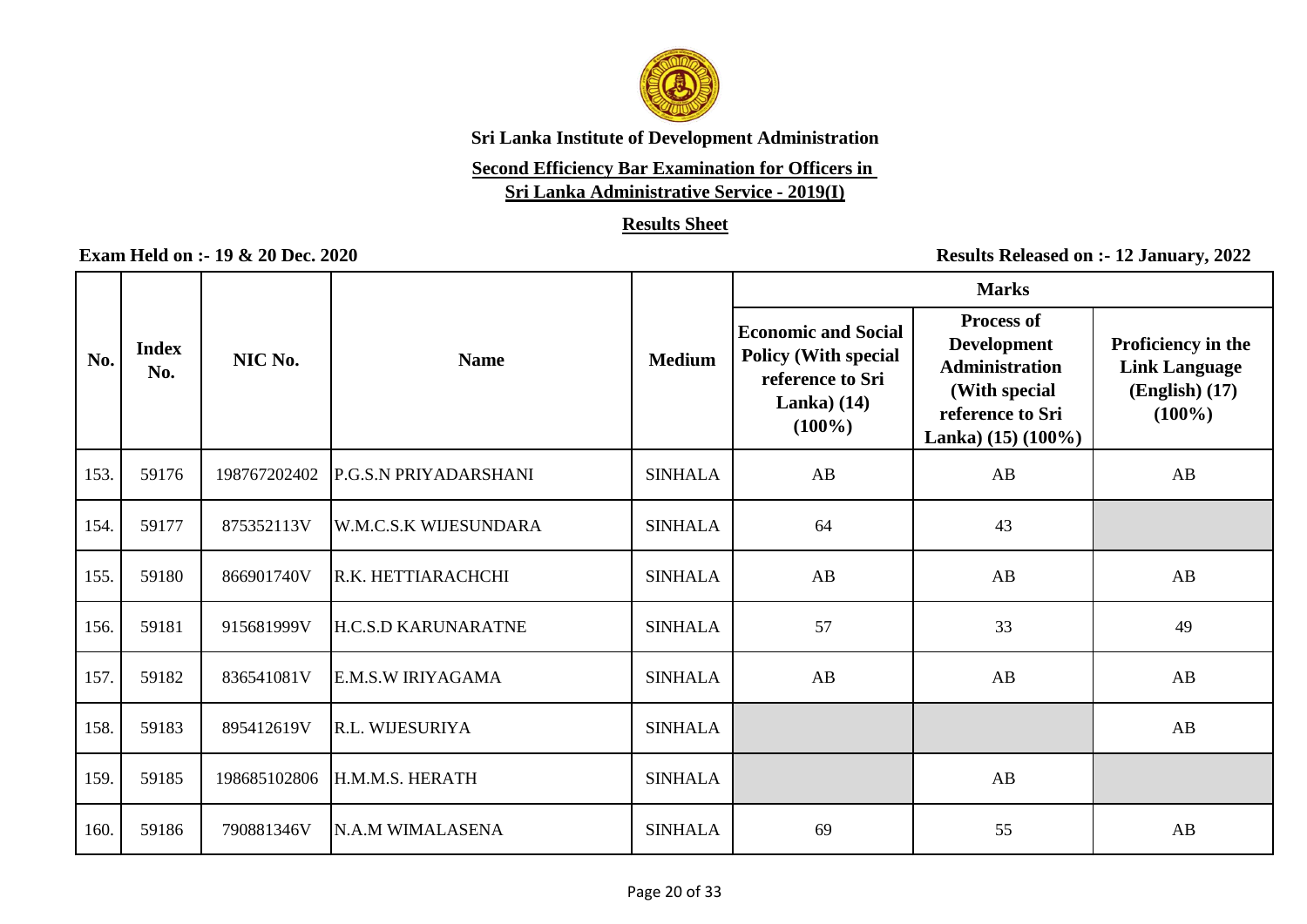

# **Second Efficiency Bar Examination for Officers in**

**Sri Lanka Administrative Service - 2019(I)**

### **Results Sheet**

|      |                     |              |                        |                | <b>Marks</b>                                                                                               |                                                                                                                                  |                                                                               |  |
|------|---------------------|--------------|------------------------|----------------|------------------------------------------------------------------------------------------------------------|----------------------------------------------------------------------------------------------------------------------------------|-------------------------------------------------------------------------------|--|
| No.  | <b>Index</b><br>No. | NIC No.      | <b>Name</b>            | <b>Medium</b>  | <b>Economic and Social</b><br><b>Policy (With special</b><br>reference to Sri<br>Lanka $(14)$<br>$(100\%)$ | <b>Process of</b><br><b>Development</b><br><b>Administration</b><br>(With special<br>reference to Sri<br>Lanka) $(15)$ $(100\%)$ | Proficiency in the<br><b>Link Language</b><br>$(English)$ $(17)$<br>$(100\%)$ |  |
| 161. | 59187               | 878650476V   | L.H. DISSANAYAKE       | <b>SINHALA</b> | 59                                                                                                         | 31                                                                                                                               |                                                                               |  |
| 162. | 59189               | 198779801878 | R.P.D.T. LAKMINI       | <b>SINHALA</b> |                                                                                                            |                                                                                                                                  | 53                                                                            |  |
| 163. | 59190               | 906742730V   | <b>G.D.I. MADUMALI</b> | <b>SINHALA</b> | 65                                                                                                         | 42                                                                                                                               | AB                                                                            |  |
| 164. | 59193               | 865890338V   | K.H.T.D. KUMARASINGHE  | <b>SINHALA</b> | 60                                                                                                         | 53                                                                                                                               | 45                                                                            |  |
| 165. | 59194               | 898173470V   | W.C.L. ALWIS           | <b>SINHALA</b> | AB                                                                                                         | AB                                                                                                                               |                                                                               |  |
| 166. | 59195               | 888351884V   | P.G.J KUMUDUNI         | <b>SINHALA</b> |                                                                                                            |                                                                                                                                  | 40                                                                            |  |
| 167. | 59196               | 198774502514 | R.W.D. CHATHURIKA      | <b>SINHALA</b> | 56                                                                                                         | 41                                                                                                                               | 46                                                                            |  |
| 168. | 59198               | 198879404121 | <b>S.T.P. MANAWADU</b> | <b>SINHALA</b> |                                                                                                            |                                                                                                                                  | 40                                                                            |  |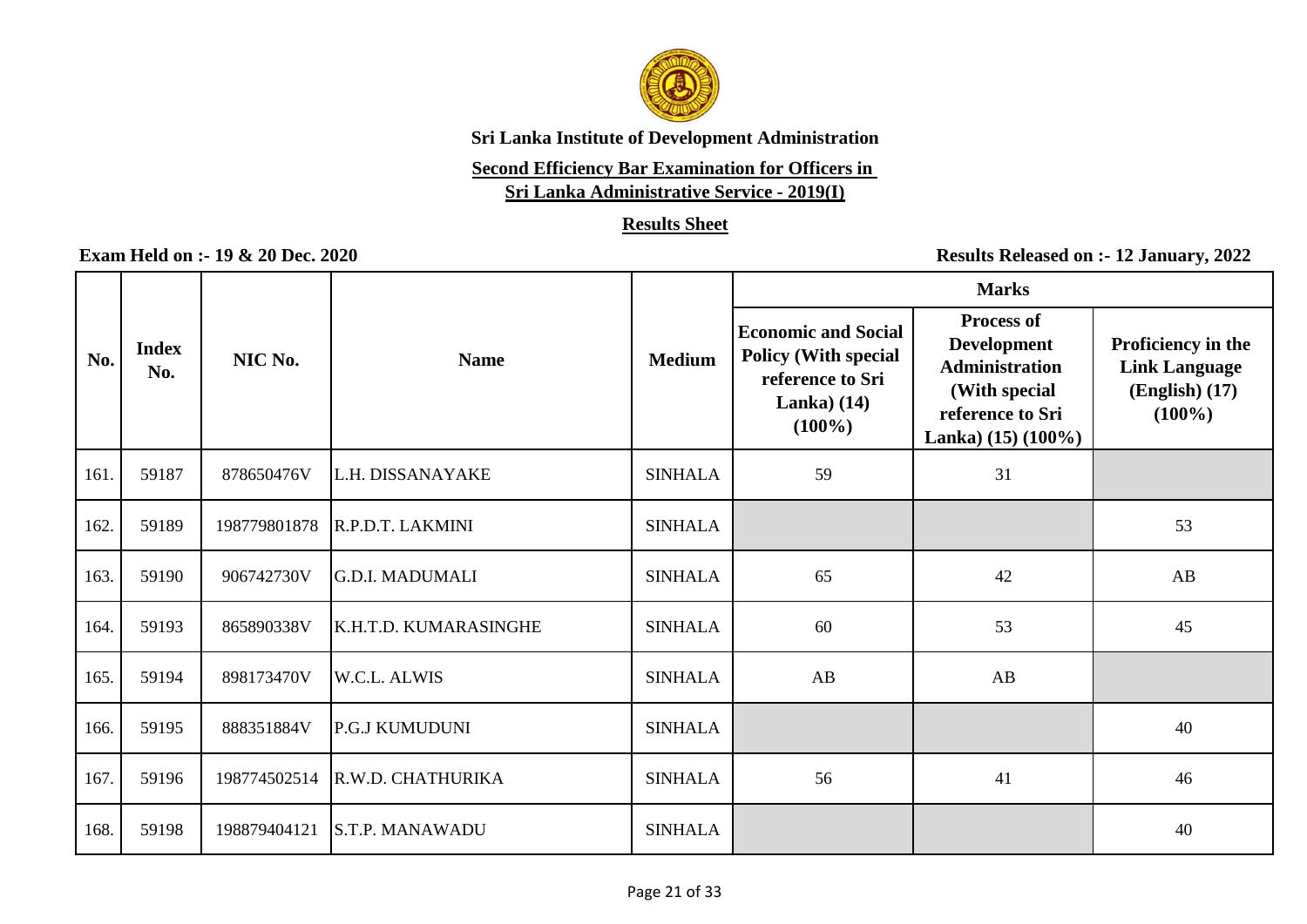

# **Second Efficiency Bar Examination for Officers in**

**Sri Lanka Administrative Service - 2019(I)**

### **Results Sheet**

|      |                     |              |                           |                | <b>Marks</b>                                                                                               |                                                                                                                                  |                                                                             |  |
|------|---------------------|--------------|---------------------------|----------------|------------------------------------------------------------------------------------------------------------|----------------------------------------------------------------------------------------------------------------------------------|-----------------------------------------------------------------------------|--|
| No.  | <b>Index</b><br>No. | NIC No.      | <b>Name</b>               | <b>Medium</b>  | <b>Economic and Social</b><br><b>Policy (With special</b><br>reference to Sri<br>Lanka $(14)$<br>$(100\%)$ | <b>Process of</b><br><b>Development</b><br><b>Administration</b><br>(With special<br>reference to Sri<br>Lanka) $(15)$ $(100\%)$ | Proficiency in the<br><b>Link Language</b><br>$(English)$ (17)<br>$(100\%)$ |  |
| 169. | 59199               | 887102619V   | N.T.G GAMAGE              | <b>SINHALA</b> |                                                                                                            |                                                                                                                                  | AB                                                                          |  |
| 170. | 59200               | 836144562V   | <b>L.S.M DE LANEROLLE</b> | <b>SINHALA</b> | 64                                                                                                         | 59                                                                                                                               | 42                                                                          |  |
| 171. | 59201               | 817132782V   | <b>C.H. RANATUNGA</b>     | <b>SINHALA</b> |                                                                                                            | AB                                                                                                                               |                                                                             |  |
| 172. | 59202               | 816033640V   | K.K.V.A. HARSHANI         | <b>SINHALA</b> |                                                                                                            | 44                                                                                                                               | 40                                                                          |  |
| 173. | 59203               | 880971379V   | <b>M.A.S MADUSHANKA</b>   | <b>SINHALA</b> |                                                                                                            |                                                                                                                                  | 44                                                                          |  |
| 174. | 59204               | 197614502509 | <b>B.A.P. LAKSHANTHA</b>  | <b>SINHALA</b> | 57                                                                                                         | AB                                                                                                                               |                                                                             |  |
| 175. | 59205               | 852861576V   | L.M.P.W. BANDARA          | <b>SINHALA</b> | AB                                                                                                         | AB                                                                                                                               | AB                                                                          |  |
| 176. | 59485               | 907292746V   | <b>S VANOJINI</b>         | <b>TAMIL</b>   | AB                                                                                                         | AB                                                                                                                               | AB                                                                          |  |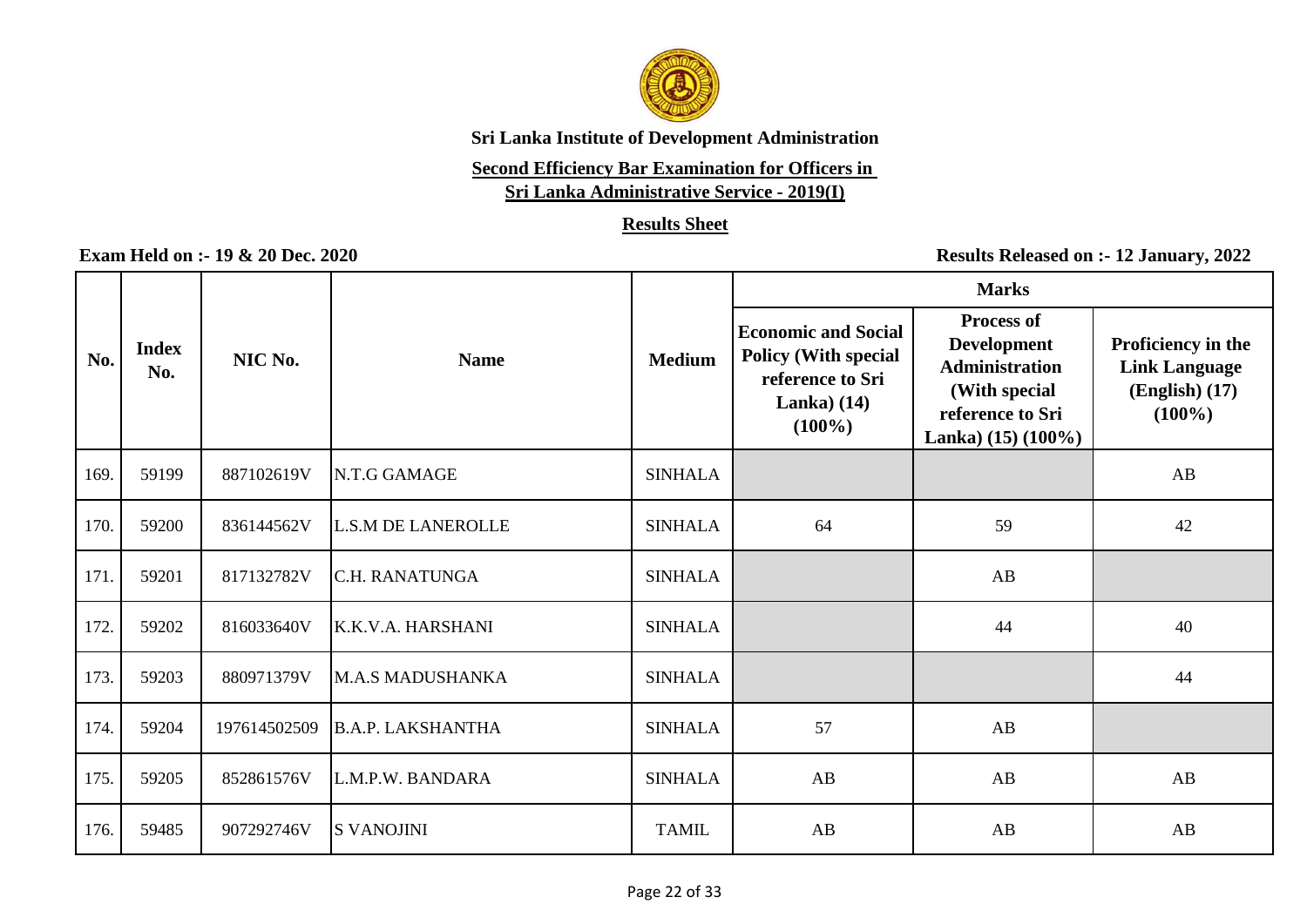

# **Second Efficiency Bar Examination for Officers in**

**Sri Lanka Administrative Service - 2019(I)**

### **Results Sheet**

|      |                     |              |                       |               | <b>Marks</b>                                                                                               |                                                                                                                                  |                                                                               |  |
|------|---------------------|--------------|-----------------------|---------------|------------------------------------------------------------------------------------------------------------|----------------------------------------------------------------------------------------------------------------------------------|-------------------------------------------------------------------------------|--|
| No.  | <b>Index</b><br>No. | NIC No.      | <b>Name</b>           | <b>Medium</b> | <b>Economic and Social</b><br><b>Policy (With special</b><br>reference to Sri<br>Lanka $(14)$<br>$(100\%)$ | <b>Process of</b><br><b>Development</b><br><b>Administration</b><br>(With special<br>reference to Sri<br>Lanka) $(15)$ $(100\%)$ | Proficiency in the<br><b>Link Language</b><br>$(English)$ $(17)$<br>$(100\%)$ |  |
| 177. | 59486               | 916303629V   | <b>S ABARNA</b>       | <b>TAMIL</b>  | AB                                                                                                         | AB                                                                                                                               |                                                                               |  |
| 178. | 59487               | 917073538V   | R. PHAMA              | <b>TAMIL</b>  | AB                                                                                                         | AB                                                                                                                               |                                                                               |  |
| 179. | 59489               | 820041623V   | <b>S PARTHEEPAN</b>   | <b>TAMIL</b>  | AB                                                                                                         |                                                                                                                                  | $\mathbf{A}\mathbf{B}$                                                        |  |
| 180. | 59490               | 862321286V   | <b>R RAMESH</b>       | <b>TAMIL</b>  | AB                                                                                                         | AB                                                                                                                               |                                                                               |  |
| 181. | 59491               | 198261110042 | <b>S SIVACHSELVAN</b> | <b>TAMIL</b>  | AB                                                                                                         | AB                                                                                                                               |                                                                               |  |
| 182. | 59493               | 197710701490 | <b>T THAYALAN</b>     | <b>TAMIL</b>  | AB                                                                                                         | AB                                                                                                                               | AB                                                                            |  |
| 183. | 59495               | 892560676V   | <b>J.M AL AMEEN</b>   | <b>TAMIL</b>  | AB                                                                                                         | AB                                                                                                                               | AB                                                                            |  |
| 184. | 59496               | 770260779V   | M.P THAYANANTHAN      | <b>TAMIL</b>  | AB                                                                                                         | AB                                                                                                                               | AB                                                                            |  |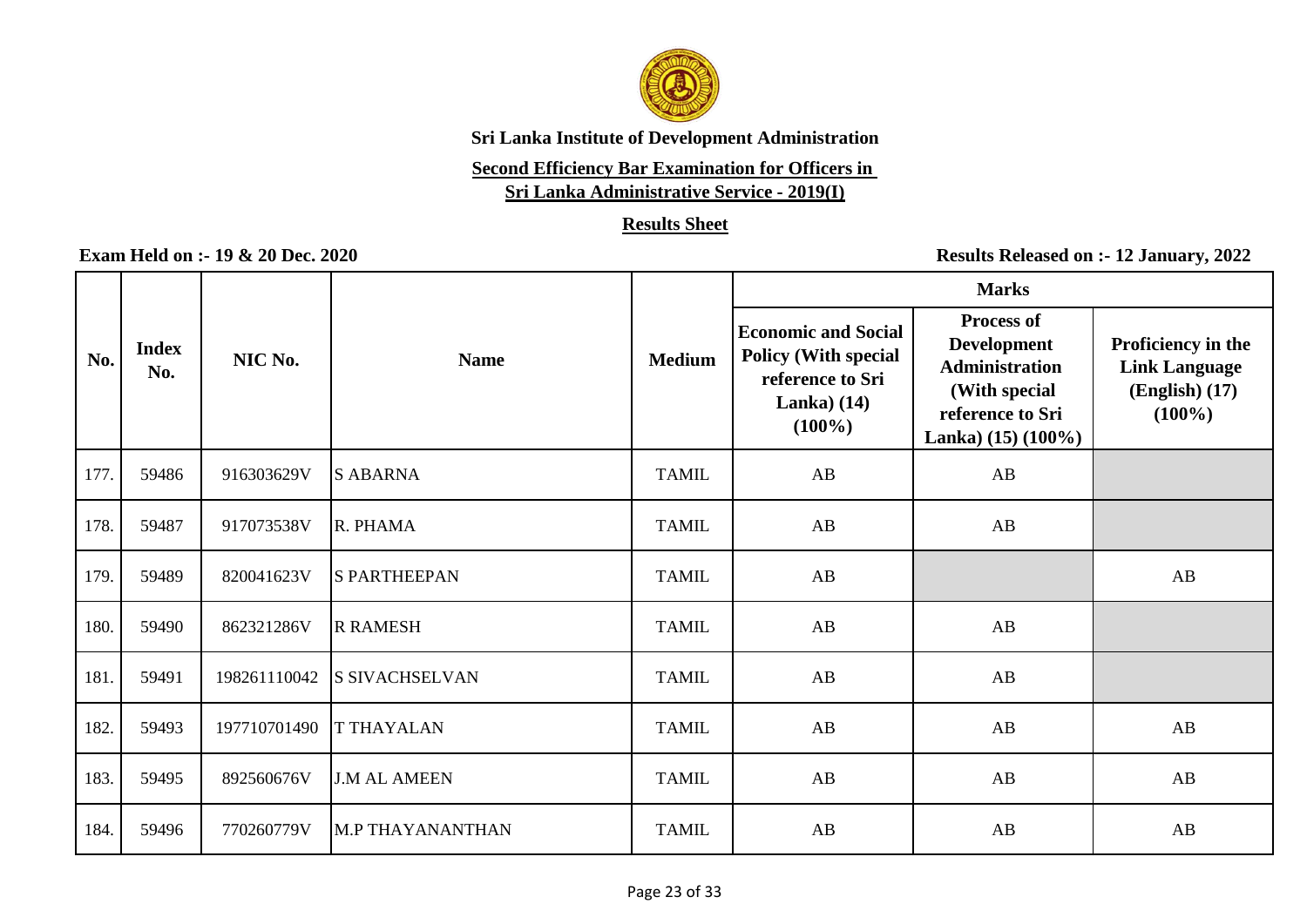

## **Second Efficiency Bar Examination for Officers in**

**Sri Lanka Administrative Service - 2019(I)**

### **Results Sheet**

|      |                     |              |                    |               | <b>Marks</b>                                                                                               |                                                                                                                                  |                                                                               |  |
|------|---------------------|--------------|--------------------|---------------|------------------------------------------------------------------------------------------------------------|----------------------------------------------------------------------------------------------------------------------------------|-------------------------------------------------------------------------------|--|
| No.  | <b>Index</b><br>No. | NIC No.      | <b>Name</b>        | <b>Medium</b> | <b>Economic and Social</b><br><b>Policy (With special</b><br>reference to Sri<br>Lanka $(14)$<br>$(100\%)$ | <b>Process of</b><br><b>Development</b><br><b>Administration</b><br>(With special<br>reference to Sri<br>Lanka) $(15)$ $(100\%)$ | Proficiency in the<br><b>Link Language</b><br>$(English)$ $(17)$<br>$(100\%)$ |  |
| 185. | 59497               | 925401250V   | <b>S SUGANYA</b>   | <b>TAMIL</b>  | 48                                                                                                         | 55                                                                                                                               |                                                                               |  |
| 186. | 59498               | 198308702213 | <b>K MUGUNTHAN</b> | <b>TAMIL</b>  | AB                                                                                                         | AB                                                                                                                               | AB                                                                            |  |
| 187. | 59499               | 770752876V   | <b>R ANANTH</b>    | <b>TAMIL</b>  | AB                                                                                                         | AB                                                                                                                               | AB                                                                            |  |
| 188. | 59500               | 837120985V   | <b>R RISVANI</b>   | <b>TAMIL</b>  | 42                                                                                                         |                                                                                                                                  | 44                                                                            |  |
| 189. | 59501               | 831790130V   | <b>R SENTHIL</b>   | <b>TAMIL</b>  |                                                                                                            | AB                                                                                                                               |                                                                               |  |
| 190. | 59502               | 898580288V   | <b>S RISHAANA</b>  | <b>TAMIL</b>  | AB                                                                                                         | AB                                                                                                                               | AB                                                                            |  |
| 191. | 59503               | 198355803198 | <b>MMALARVENY</b>  | <b>TAMIL</b>  | 27                                                                                                         |                                                                                                                                  |                                                                               |  |
| 192. | 59504               | 898330575V   | <b>K RUSHDHA</b>   | <b>TAMIL</b>  | AB                                                                                                         | AB                                                                                                                               |                                                                               |  |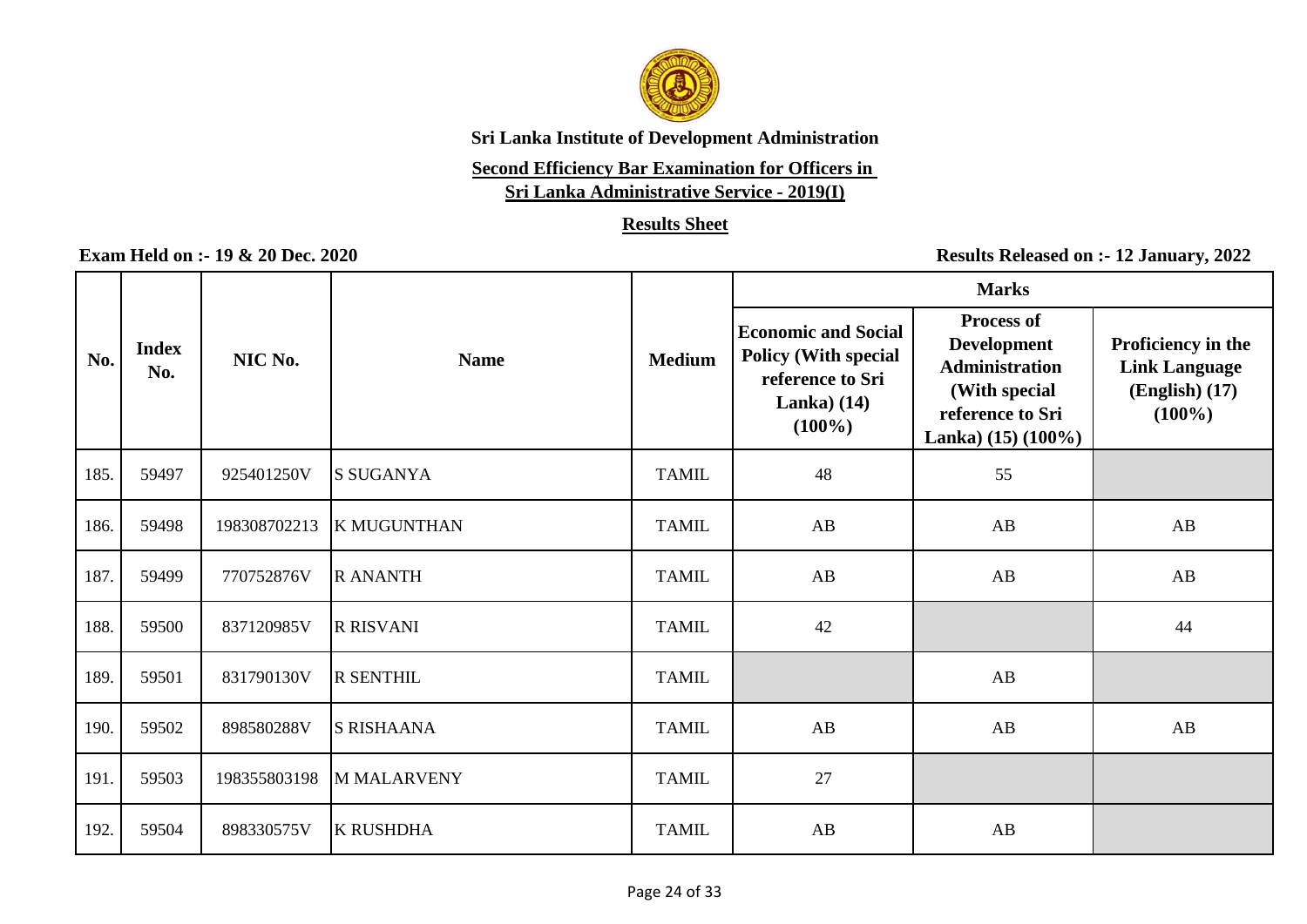

# **Second Efficiency Bar Examination for Officers in**

**Sri Lanka Administrative Service - 2019(I)**

### **Results Sheet**

|      |                     |              |                    |               | <b>Marks</b>                                                                                               |                                                                                                                                  |                                                                             |
|------|---------------------|--------------|--------------------|---------------|------------------------------------------------------------------------------------------------------------|----------------------------------------------------------------------------------------------------------------------------------|-----------------------------------------------------------------------------|
| No.  | <b>Index</b><br>No. | NIC No.      | <b>Name</b>        | <b>Medium</b> | <b>Economic and Social</b><br><b>Policy (With special</b><br>reference to Sri<br>Lanka $(14)$<br>$(100\%)$ | <b>Process of</b><br><b>Development</b><br><b>Administration</b><br>(With special<br>reference to Sri<br>Lanka) $(15)$ $(100\%)$ | Proficiency in the<br><b>Link Language</b><br>$(English)$ (17)<br>$(100\%)$ |
| 193. | 59505               | 773472149V   | <b>S SURENDRAN</b> | <b>TAMIL</b>  | 46                                                                                                         | 49                                                                                                                               |                                                                             |
| 194. | 59506               | 912031063V   | <b>N REGAN</b>     | <b>TAMIL</b>  | 49                                                                                                         | 56                                                                                                                               | 40                                                                          |
| 195. | 59507               | 198969202041 | <b>G VINOGITHA</b> | <b>TAMIL</b>  |                                                                                                            |                                                                                                                                  | AB                                                                          |
| 196. | 59508               | 898601692V   | N NAVAJEEVANA      | <b>TAMIL</b>  | AB                                                                                                         |                                                                                                                                  |                                                                             |
| 197. | 59509               | 911122707V   | N BIRANAVAN        | <b>TAMIL</b>  | AB                                                                                                         | AB                                                                                                                               | AB                                                                          |
| 198. | 59510               | 907790622V   | <b>K SHABARJA</b>  | <b>TAMIL</b>  | AB                                                                                                         | AB                                                                                                                               | AB                                                                          |
| 199. | 59511               | 916251882V   | <b>T THANUJAH</b>  | <b>TAMIL</b>  | AB                                                                                                         |                                                                                                                                  |                                                                             |
| 200. | 59512               | 199067702760 | <b>K THARANI</b>   | <b>TAMIL</b>  | AB                                                                                                         | AB                                                                                                                               | AB                                                                          |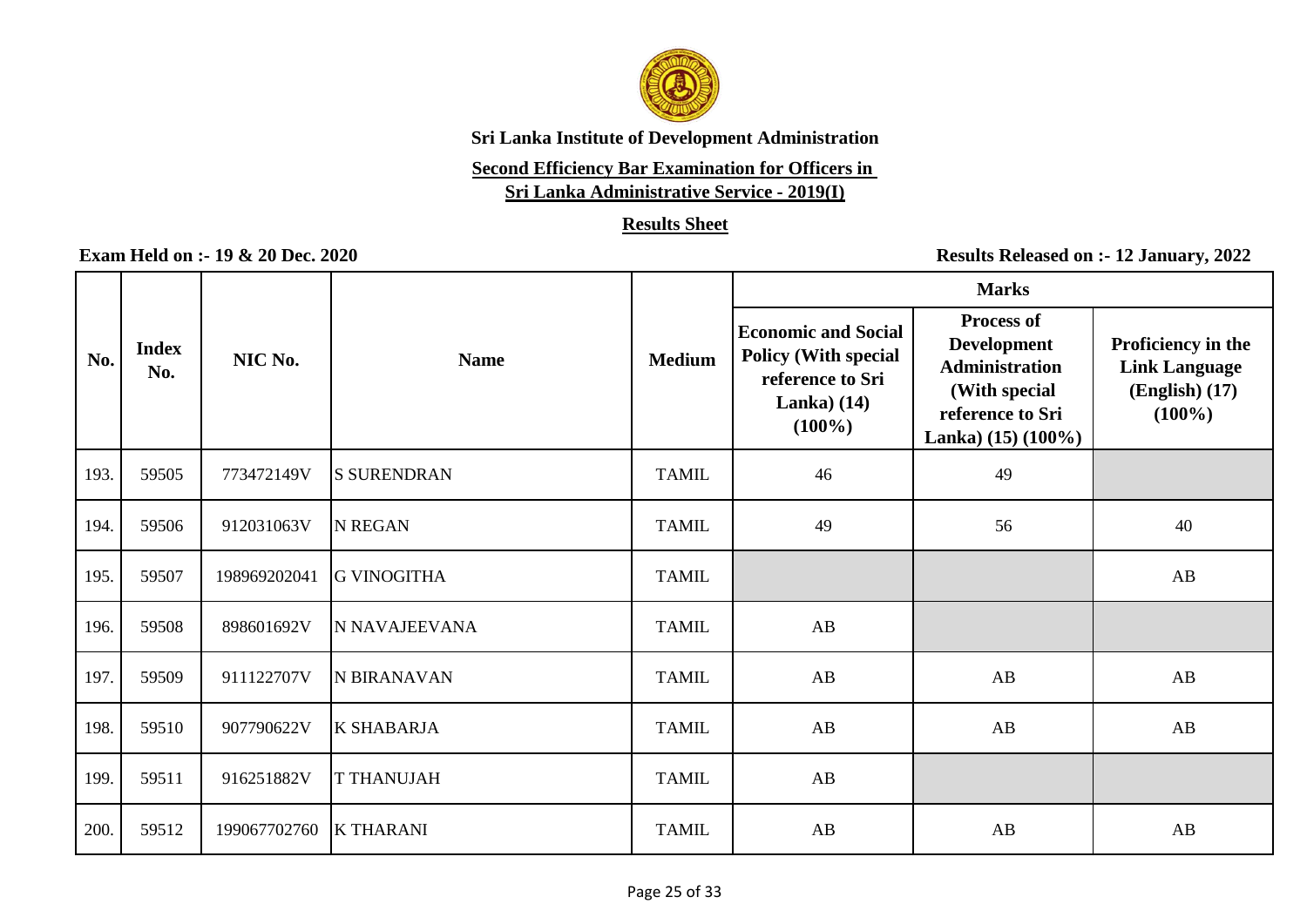

# **Second Efficiency Bar Examination for Officers in**

**Sri Lanka Administrative Service - 2019(I)**

### **Results Sheet**

|      |                     |              |                         |               | <b>Marks</b>                                                                                                |                                                                                                                                  |                                                                             |
|------|---------------------|--------------|-------------------------|---------------|-------------------------------------------------------------------------------------------------------------|----------------------------------------------------------------------------------------------------------------------------------|-----------------------------------------------------------------------------|
| No.  | <b>Index</b><br>No. | NIC No.      | <b>Name</b>             | <b>Medium</b> | <b>Economic and Social</b><br><b>Policy (With special</b><br>reference to Sri<br>Lanka) $(14)$<br>$(100\%)$ | <b>Process of</b><br><b>Development</b><br><b>Administration</b><br>(With special<br>reference to Sri<br>Lanka) $(15)$ $(100\%)$ | Proficiency in the<br><b>Link Language</b><br>$(English)$ (17)<br>$(100\%)$ |
| 201. | 59513               | 198979500057 | M.S.F HANASSA           | <b>TAMIL</b>  | AB                                                                                                          | AB                                                                                                                               | AB                                                                          |
| 202. | 59514               | 720031914V   | <b>R SIVAHARAN</b>      | <b>TAMIL</b>  |                                                                                                             |                                                                                                                                  | AB                                                                          |
| 203. | 59515               | 897312808V   | A JUMANA HAZEEN         | <b>TAMIL</b>  | 45                                                                                                          | AB                                                                                                                               | 66                                                                          |
| 204. | 59516               | 199066301270 | <b>S THAMILINI</b>      | <b>TAMIL</b>  | AB                                                                                                          | AB                                                                                                                               | AB                                                                          |
| 205. | 59517               | 910041550V   | A.S.M AZEEM             | <b>TAMIL</b>  | AB                                                                                                          | AB                                                                                                                               | AB                                                                          |
| 206. | 59518               | 827321168v   | <b>S.R RAJAMALLIGAI</b> | <b>TAMIL</b>  | AB                                                                                                          | AB                                                                                                                               | AB                                                                          |
| 207. | 59519               | 908220919V   | <b>V THEVAKUMARI</b>    | <b>TAMIL</b>  |                                                                                                             |                                                                                                                                  | AB                                                                          |
| 208. | 59520               | 902042423V   | <b>S KOWSIGAN</b>       | <b>TAMIL</b>  | AB                                                                                                          | AB                                                                                                                               | AB                                                                          |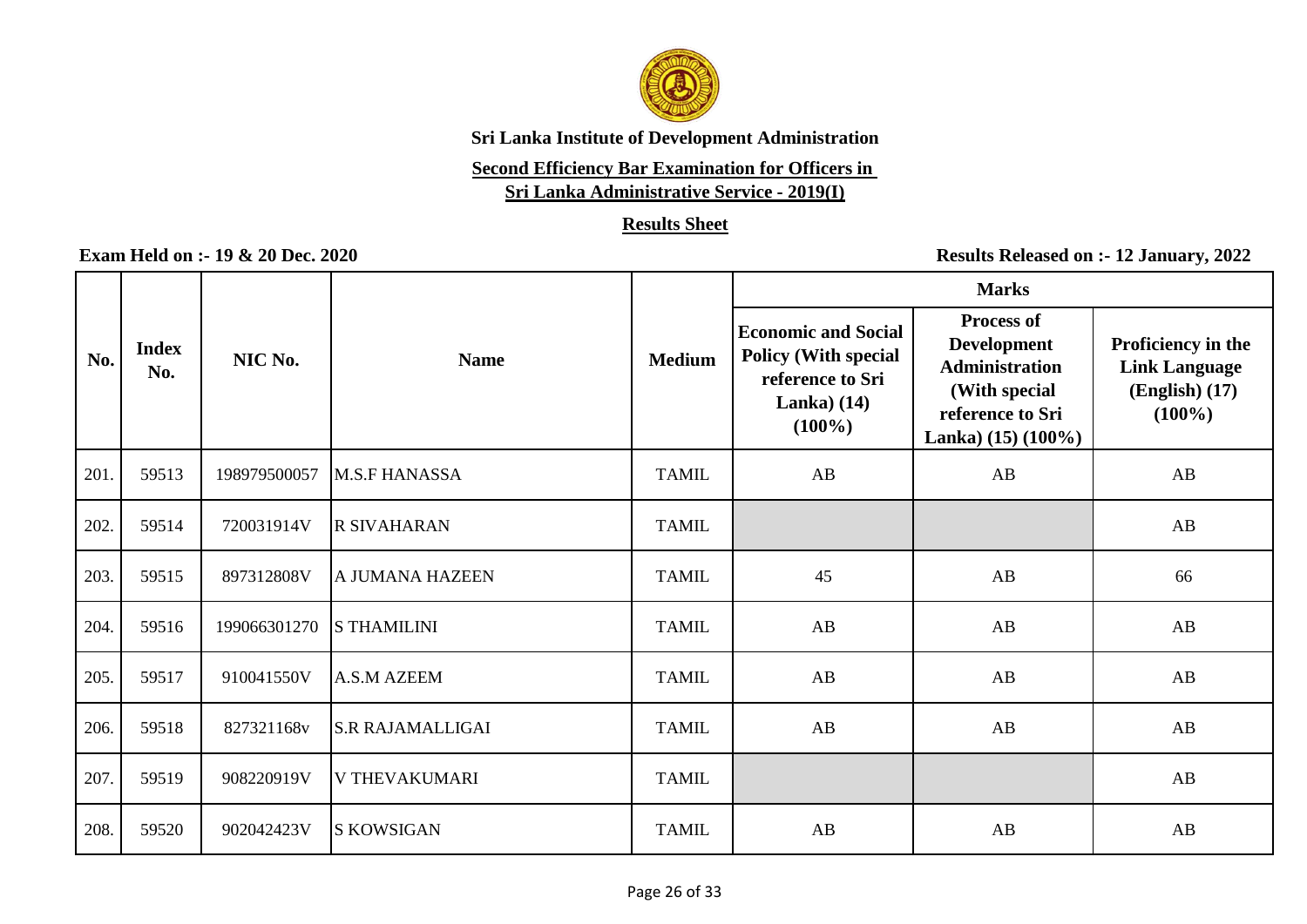

### **Second Efficiency Bar Examination for Officers in**

**Sri Lanka Administrative Service - 2019(I)**

### **Results Sheet**

|      |                     |              |                         |               | <b>Marks</b>                                                                                               |                                                                                                                                  |                                                                             |  |
|------|---------------------|--------------|-------------------------|---------------|------------------------------------------------------------------------------------------------------------|----------------------------------------------------------------------------------------------------------------------------------|-----------------------------------------------------------------------------|--|
| No.  | <b>Index</b><br>No. | NIC No.      | <b>Name</b>             | <b>Medium</b> | <b>Economic and Social</b><br><b>Policy (With special</b><br>reference to Sri<br>Lanka $(14)$<br>$(100\%)$ | <b>Process of</b><br><b>Development</b><br><b>Administration</b><br>(With special<br>reference to Sri<br>Lanka) $(15)$ $(100\%)$ | Proficiency in the<br><b>Link Language</b><br>$(English)$ (17)<br>$(100\%)$ |  |
| 209. | 59521               | 199201101084 | <b>U.M ASLAM</b>        | <b>TAMIL</b>  | AB                                                                                                         | AB                                                                                                                               | AB                                                                          |  |
| 210. | 59522               | 198922000238 | <b>N. NILOAFER</b>      | <b>TAMIL</b>  | AB                                                                                                         | AB                                                                                                                               | AB                                                                          |  |
| 211. | 59523               | 905523074V   | <b>T SUNTHARALINGAM</b> | <b>TAMIL</b>  | AB                                                                                                         | AB                                                                                                                               | AB                                                                          |  |
| 212. | 59524               | 896701983V   | P JASOTHARA             | <b>TAMIL</b>  | AB                                                                                                         | AB                                                                                                                               | AB                                                                          |  |
| 213. | 59525               | 920123333V   | A.G. MOHAMMED FAZAL     | <b>TAMIL</b>  | AB                                                                                                         | AB                                                                                                                               | AB                                                                          |  |
| 214. | 59526               | 902322132V   | <b>S. NISHAN</b>        | <b>TAMIL</b>  | AB                                                                                                         |                                                                                                                                  | AB                                                                          |  |
| 215. | 59527               | 897621274V   | <b>A.K ROSINTHAJ</b>    | <b>TAMIL</b>  | AB                                                                                                         | AB                                                                                                                               | AB                                                                          |  |
| 216. | 59528               | 197312400655 | <b>T RATHEESWARAN</b>   | <b>TAMIL</b>  | AB                                                                                                         | AB                                                                                                                               | $\mathbf{A}\mathbf{B}$                                                      |  |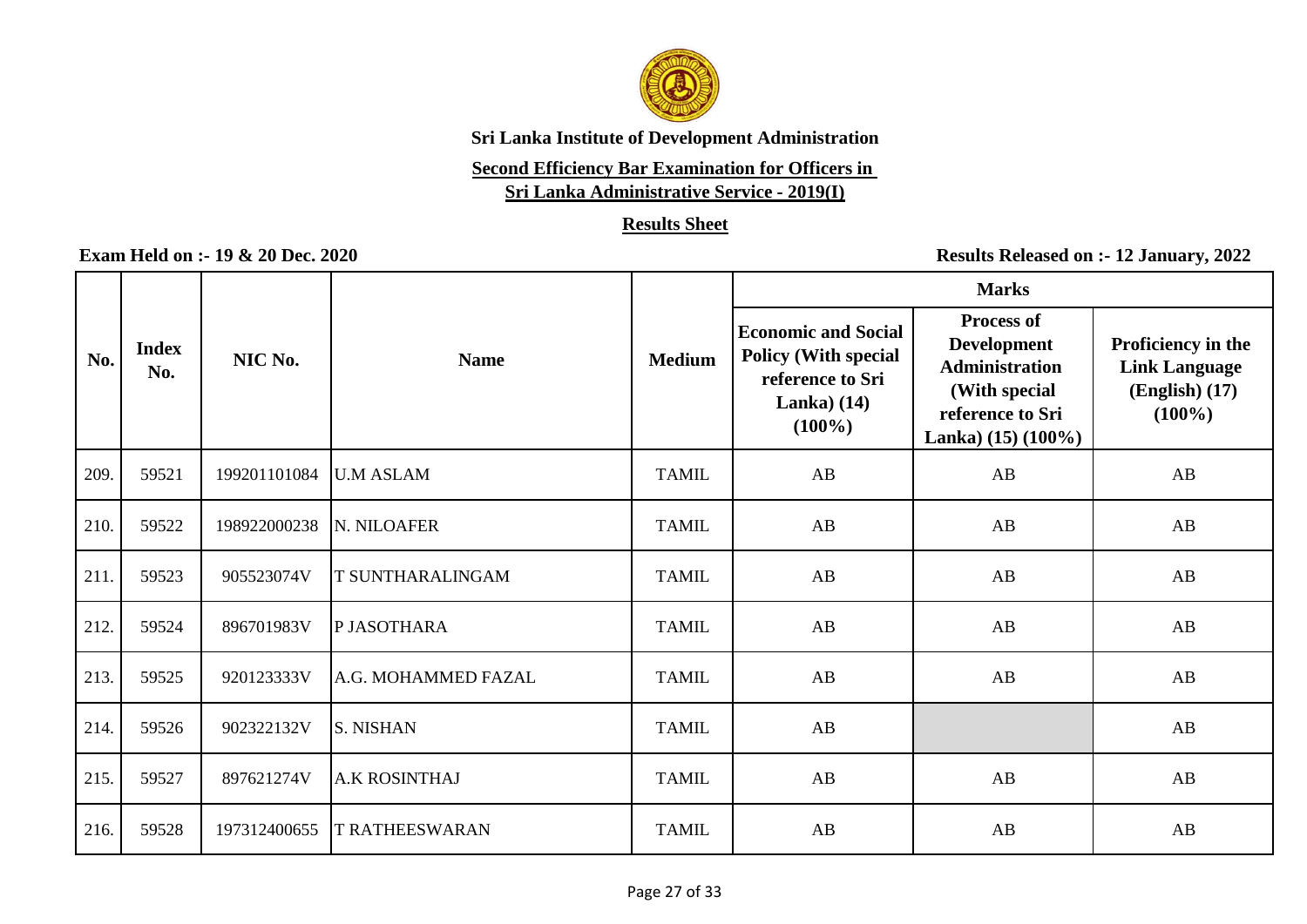

# **Second Efficiency Bar Examination for Officers in**

**Sri Lanka Administrative Service - 2019(I)**

### **Results Sheet**

|      |                     |              |                        |               | <b>Marks</b>                                                                                               |                                                                                                                                  |                                                                             |  |
|------|---------------------|--------------|------------------------|---------------|------------------------------------------------------------------------------------------------------------|----------------------------------------------------------------------------------------------------------------------------------|-----------------------------------------------------------------------------|--|
| No.  | <b>Index</b><br>No. | NIC No.      | <b>Name</b>            | <b>Medium</b> | <b>Economic and Social</b><br><b>Policy (With special</b><br>reference to Sri<br>Lanka $(14)$<br>$(100\%)$ | <b>Process of</b><br><b>Development</b><br><b>Administration</b><br>(With special<br>reference to Sri<br>Lanka) $(15)$ $(100\%)$ | Proficiency in the<br><b>Link Language</b><br>$(English)$ (17)<br>$(100\%)$ |  |
| 217. | 59529               | 772412304V   | <b>A KIRUPAKARAN</b>   | <b>TAMIL</b>  | AB                                                                                                         | AB                                                                                                                               | AB                                                                          |  |
| 218. | 59530               | 198972401315 | P JAMJUTHA             | <b>TAMIL</b>  | AB                                                                                                         | AB                                                                                                                               | AB                                                                          |  |
| 219. | 59531               | 807600850V   | P THARSHINE            | <b>TAMIL</b>  | AB                                                                                                         | AB                                                                                                                               | AB                                                                          |  |
| 220. | 59532               | 906823098V   | <b>K SATHIYABBRIYA</b> | <b>TAMIL</b>  |                                                                                                            |                                                                                                                                  | AB                                                                          |  |
| 221  | 59534               | 906630893V   | <b>M.I MUWAHFIKA</b>   | <b>TAMIL</b>  | AB                                                                                                         |                                                                                                                                  | AB                                                                          |  |
| 222. | 59535               | 860233215V   | <b>J JENITON</b>       | <b>TAMIL</b>  | AB                                                                                                         | AB                                                                                                                               | AB                                                                          |  |
| 223. | 59536               | 199186400320 | A PUVENDRAN            | <b>TAMIL</b>  | 49                                                                                                         | AB                                                                                                                               | AB                                                                          |  |
| 224. | 59537               | 928354644V   | <b>S KEKITHA</b>       | <b>TAMIL</b>  |                                                                                                            |                                                                                                                                  | $\mathbf{A}\mathbf{B}$                                                      |  |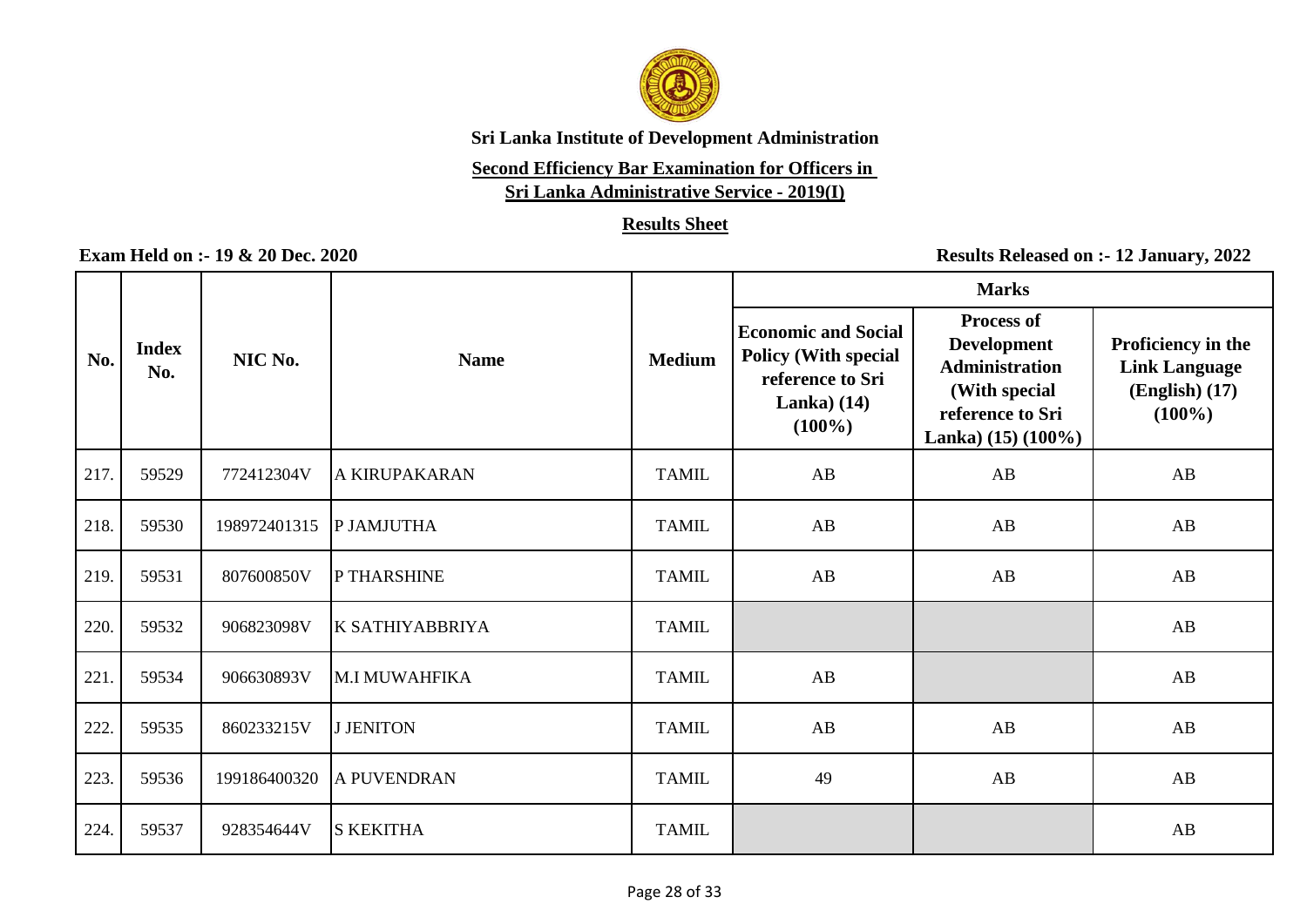

# **Second Efficiency Bar Examination for Officers in**

**Sri Lanka Administrative Service - 2019(I)**

### **Results Sheet**

|      |                     |              |                         |               | <b>Marks</b>                                                                                               |                                                                                                                                  |                                                                               |  |
|------|---------------------|--------------|-------------------------|---------------|------------------------------------------------------------------------------------------------------------|----------------------------------------------------------------------------------------------------------------------------------|-------------------------------------------------------------------------------|--|
| No.  | <b>Index</b><br>No. | NIC No.      | <b>Name</b>             | <b>Medium</b> | <b>Economic and Social</b><br><b>Policy (With special</b><br>reference to Sri<br>Lanka $(14)$<br>$(100\%)$ | <b>Process of</b><br><b>Development</b><br><b>Administration</b><br>(With special<br>reference to Sri<br>Lanka) $(15)$ $(100\%)$ | Proficiency in the<br><b>Link Language</b><br>$(English)$ $(17)$<br>$(100\%)$ |  |
| 225. | 59538               | 893042954V   | K VIJAYARUBAN           | <b>TAMIL</b>  | 56                                                                                                         | 42                                                                                                                               | 60                                                                            |  |
| 226. | 59541               | 198167602707 | <b>S PIRANAVASORUBI</b> | <b>TAMIL</b>  | AB                                                                                                         | AB                                                                                                                               | AB                                                                            |  |
| 227. | 59542               | 198623802137 | <b>R SASELAN</b>        | <b>TAMIL</b>  | 41                                                                                                         | 42                                                                                                                               |                                                                               |  |
| 228. | 59544               | 198918904120 | <b>T SRIRAJEEVAN</b>    | <b>TAMIL</b>  |                                                                                                            |                                                                                                                                  | 51                                                                            |  |
| 229. | 59545               | 840363287V   | <b>S SUBASKARAN</b>     | <b>TAMIL</b>  | AB                                                                                                         | AB                                                                                                                               | AB                                                                            |  |
| 230. | 59550               | 740901184V   | <b>V SIVARAJAH</b>      | <b>TAMIL</b>  | AB                                                                                                         | AB                                                                                                                               | $\mathbf{A}\mathbf{B}$                                                        |  |
| 231. | 59551               | 891321139V   | M.S. ALA AHAMED         | <b>TAMIL</b>  | AB                                                                                                         | AB                                                                                                                               | AB                                                                            |  |
| 232. | 59552               | 916672853V   | <b>S KEMASINTHUJA</b>   | <b>TAMIL</b>  | AB                                                                                                         | AB                                                                                                                               | AB                                                                            |  |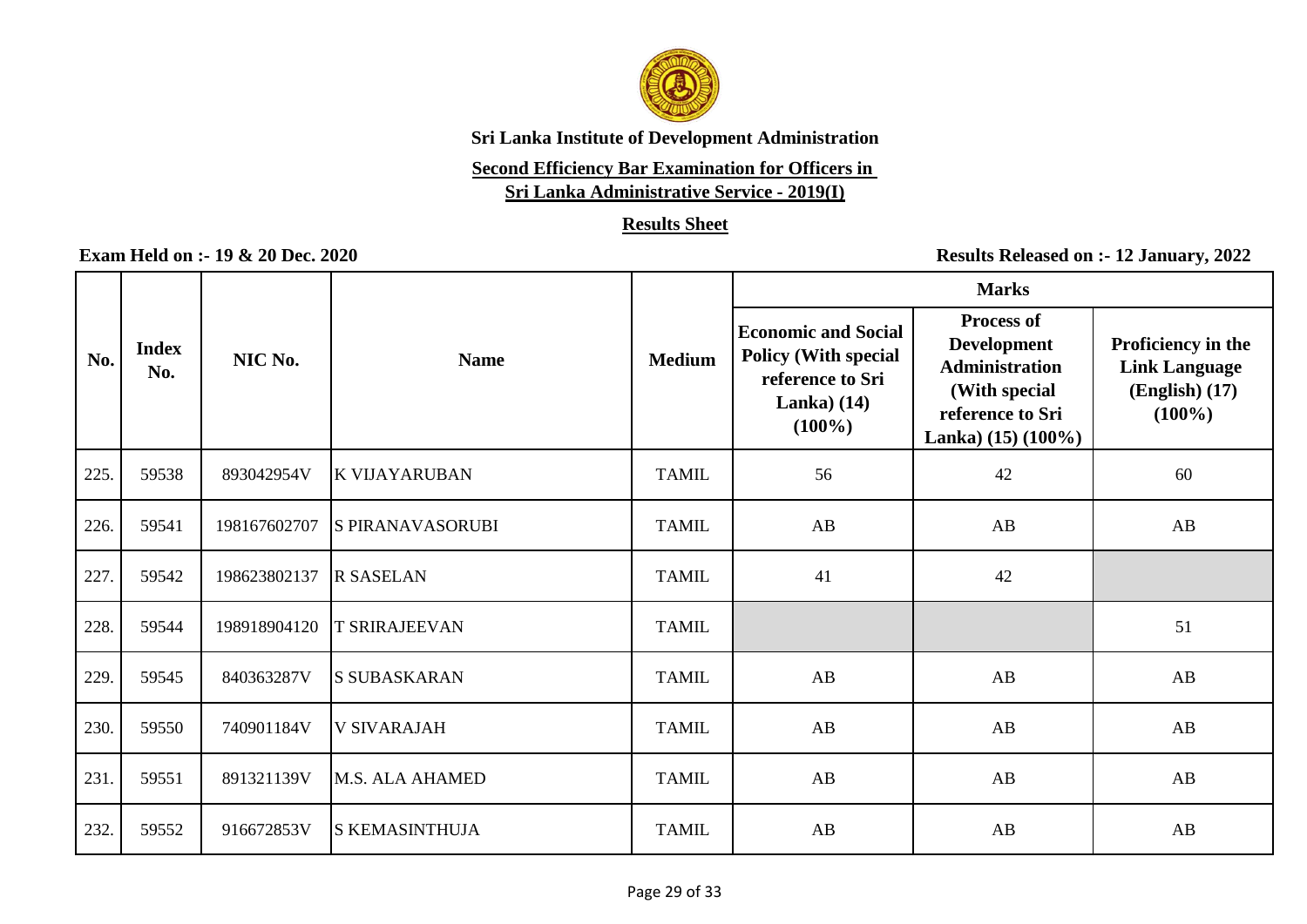

# **Second Efficiency Bar Examination for Officers in**

**Sri Lanka Administrative Service - 2019(I)**

### **Results Sheet**

|      |                     |            |                         |               | <b>Marks</b>                                                                                                |                                                                                                                                  |                                                                             |
|------|---------------------|------------|-------------------------|---------------|-------------------------------------------------------------------------------------------------------------|----------------------------------------------------------------------------------------------------------------------------------|-----------------------------------------------------------------------------|
| No.  | <b>Index</b><br>No. | NIC No.    | <b>Name</b>             | <b>Medium</b> | <b>Economic and Social</b><br><b>Policy (With special</b><br>reference to Sri<br>Lanka) $(14)$<br>$(100\%)$ | <b>Process of</b><br><b>Development</b><br><b>Administration</b><br>(With special<br>reference to Sri<br>Lanka) $(15)$ $(100\%)$ | Proficiency in the<br><b>Link Language</b><br>$(English)$ (17)<br>$(100\%)$ |
| 233. | 59553               | 906272199V | <b>S MATHUGE</b>        | <b>TAMIL</b>  | AB                                                                                                          | AB                                                                                                                               | AB                                                                          |
| 234. | 59554               | 915511198  | <b>K KAJENDRA</b>       | <b>TAMIL</b>  |                                                                                                             | AB                                                                                                                               |                                                                             |
| 235. | 59556               | 783554305V | <b>S.R PARANEEHARAN</b> | <b>TAMIL</b>  | AB                                                                                                          | AB                                                                                                                               | AB                                                                          |
| 236. | 59557               | 916232381V | <b>B NIROSHINI</b>      | <b>TAMIL</b>  | 61                                                                                                          | 63                                                                                                                               | 41                                                                          |
| 237. | 59558               | 822092888V | <b>G PRANAVAN</b>       | <b>TAMIL</b>  | 49                                                                                                          | 57                                                                                                                               | AB                                                                          |
| 238. | 59559               | 860392542V | N VISHNUTHASAN          | <b>TAMIL</b>  | AB                                                                                                          | AB                                                                                                                               | AB                                                                          |
| 239. | 59560               | 860041189V | <b>S PUVANENDRAN</b>    | <b>TAMIL</b>  |                                                                                                             |                                                                                                                                  | AB                                                                          |
| 240. | 59561               | 906732335V | P THEIVANAYAKI          | <b>TAMIL</b>  | AB                                                                                                          | AB                                                                                                                               | AB                                                                          |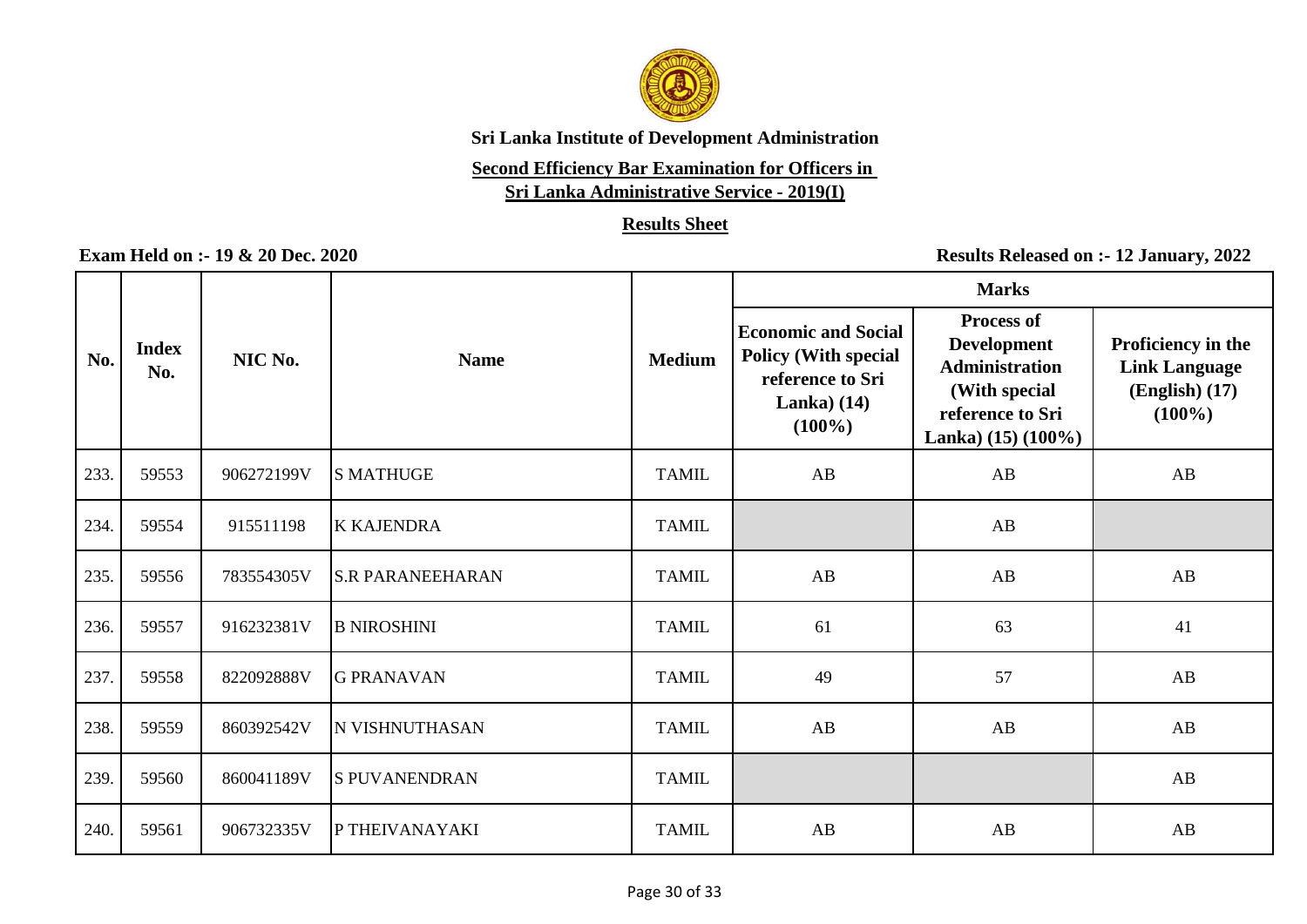

# **Second Efficiency Bar Examination for Officers in**

**Sri Lanka Administrative Service - 2019(I)**

### **Results Sheet**

|      |                     |              |                          |               | <b>Marks</b>                                                                                               |                                                                                                                                  |                                                                               |
|------|---------------------|--------------|--------------------------|---------------|------------------------------------------------------------------------------------------------------------|----------------------------------------------------------------------------------------------------------------------------------|-------------------------------------------------------------------------------|
| No.  | <b>Index</b><br>No. | NIC No.      | <b>Name</b>              | <b>Medium</b> | <b>Economic and Social</b><br><b>Policy (With special</b><br>reference to Sri<br>Lanka $(14)$<br>$(100\%)$ | <b>Process of</b><br><b>Development</b><br><b>Administration</b><br>(With special<br>reference to Sri<br>Lanka) $(15)$ $(100\%)$ | Proficiency in the<br><b>Link Language</b><br>$(English)$ $(17)$<br>$(100\%)$ |
| 241  | 59562               | 902811699V   | M JEPAMAYOORAN           | <b>TAMIL</b>  |                                                                                                            |                                                                                                                                  | AB                                                                            |
| 242. | 59563               | 199052603099 | <b>T JEZAN</b>           | <b>TAMIL</b>  | AB                                                                                                         | AB                                                                                                                               |                                                                               |
| 243. | 59564               | 893545417V   | M. PARTHIPAN             | <b>TAMIL</b>  |                                                                                                            | 49                                                                                                                               |                                                                               |
| 244. | 59565               | 921982860V   | GANANATHAPILLAI EHANTHAN | <b>TAMIL</b>  | AB                                                                                                         | AB                                                                                                                               | AB                                                                            |
| 245. | 59567               | 852331682V   | <b>K SATHISEKARAN</b>    | <b>TAMIL</b>  |                                                                                                            |                                                                                                                                  | AB                                                                            |
| 246. | 59569               | 762430282V   | <b>K ELAMKUMUTHAN</b>    | <b>TAMIL</b>  |                                                                                                            |                                                                                                                                  | AB                                                                            |
| 247. | 59570               | 903011785V   | P. PIRANAVARUPAN         | <b>TAMIL</b>  | AB                                                                                                         | AB                                                                                                                               | AB                                                                            |
| 248. | 59571               | 821801389V   | R. PRABAKARAN            | <b>TAMIL</b>  | AB                                                                                                         |                                                                                                                                  | AB                                                                            |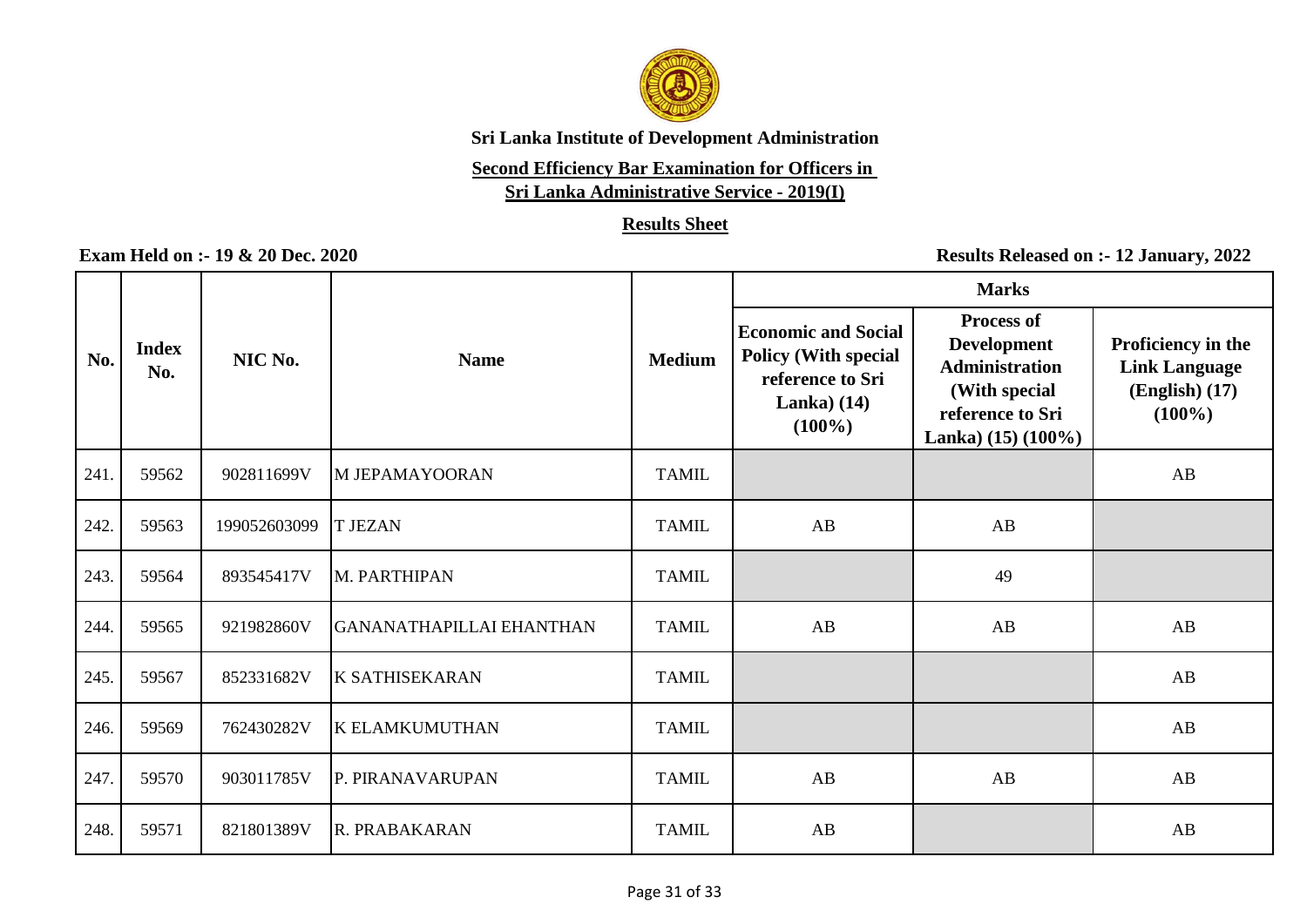

# **Second Efficiency Bar Examination for Officers in**

**Sri Lanka Administrative Service - 2019(I)**

### **Results Sheet**

|      |                     |              |                                 |                | <b>Marks</b>                                                                                               |                                                                                                                                  |                                                                               |
|------|---------------------|--------------|---------------------------------|----------------|------------------------------------------------------------------------------------------------------------|----------------------------------------------------------------------------------------------------------------------------------|-------------------------------------------------------------------------------|
| No.  | <b>Index</b><br>No. | NIC No.      | <b>Name</b>                     | <b>Medium</b>  | <b>Economic and Social</b><br><b>Policy (With special</b><br>reference to Sri<br>Lanka $(14)$<br>$(100\%)$ | <b>Process of</b><br><b>Development</b><br><b>Administration</b><br>(With special<br>reference to Sri<br>Lanka) $(15)$ $(100\%)$ | Proficiency in the<br><b>Link Language</b><br>$(English)$ $(17)$<br>$(100\%)$ |
| 249. | 59572               | 805114630V   | <b>S SIVAPRIYA</b>              | <b>TAMIL</b>   | AB                                                                                                         | AB                                                                                                                               | AB                                                                            |
| 250. | 59573               | 198968203159 | A.D. ANTONY DINESH              | <b>TAMIL</b>   |                                                                                                            | AB                                                                                                                               | AB                                                                            |
| 251. | 59574               | 881321017V   | <b>T THANARAJ GAJENDRAKUMAR</b> | <b>TAMIL</b>   | 33                                                                                                         |                                                                                                                                  |                                                                               |
| 252. | 59575               | 857863453V   | <b>G BAVATHARINE</b>            | <b>TAMIL</b>   | AB                                                                                                         | AB                                                                                                                               | AB                                                                            |
| 253. | 59576               | 911511290V   | M.Y.F NAFLA                     | <b>TAMIL</b>   |                                                                                                            | AB                                                                                                                               |                                                                               |
| 254. | 59577               | 883060776V   | M.B. MOHAMED SUFYAN             | <b>TAMIL</b>   | 34                                                                                                         | 50                                                                                                                               | 45                                                                            |
| 255. | 59578               | 898240762V   | <b>B KUNALINI</b>               | <b>TAMIL</b>   | 48                                                                                                         | 42                                                                                                                               | 57                                                                            |
| 256. | 59886               | 198301904029 | P.T.M IRFAN                     | <b>ENGLISH</b> |                                                                                                            |                                                                                                                                  | AB                                                                            |